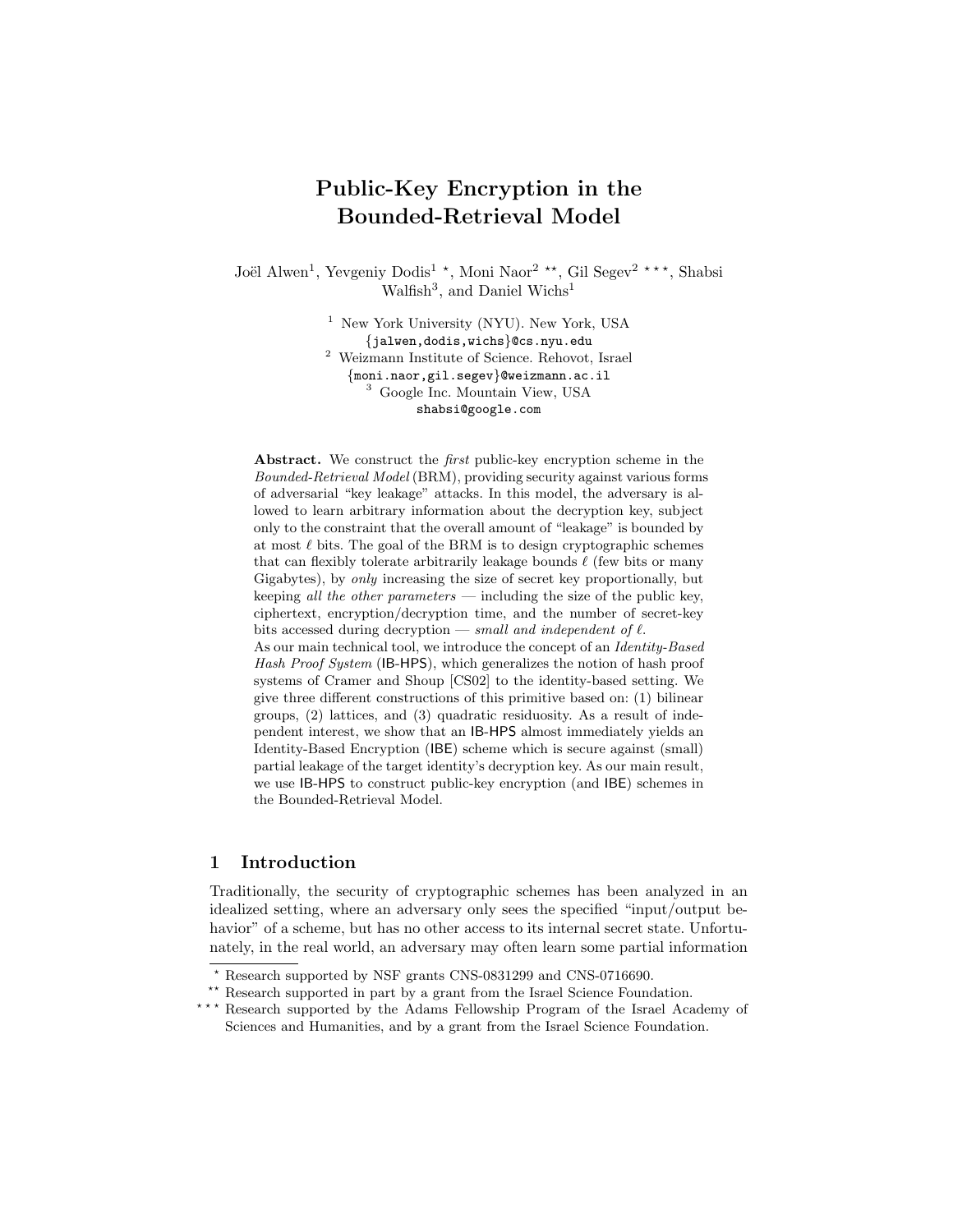about secret state via various key leakage attacks. Such attacks come in a large variety and include side-channel attacks, where the physical realization of a cryptographic primitive can leak additional information, such as the computationtime, power-consumption, radiation/noise/heat emission etc. The cold-boot attack of Halderman et al.  $[HSH<sup>+</sup>08]$  is another example of a key-leakage attack, where an adversary can learn (imperfect) information about memory contents of a machine, even after the machine is powered down. Lastly, and especially relevant to this work, we will also consider key-leakage attacks where a remote adversary hacks into a target computer, or infects it with some malware, allowing her to download large amounts of secret-key information from the system. Schemes that are proven secure in an idealized setting, without key leakage, may become completely insecure if the adversary learns even a small amount of information about the secret key. Indeed, even very limited leakage attacks have been shown to have devastating consequences for the security of many natural schemes.

In this work, we study the design of leakage-resilient public-key encryption schemes, which are provably secure even in the presence of some limited keyleakage attacks. In particular, we will assume that the attacker can learn any efficiently computable function of the secret key, subject only to the constraint that the total amount of information learned (i.e. the output size of the leakage function) is bounded by  $\ell$  bits, where  $\ell$  is some arbitrary "leakage parameter" of the system. Clearly, at this level of generality, the secret-key size s must be strictly greater than the leakage-parameter  $\ell$ . In the literature, there seems to be a distinction between two related models of leakage, which differ in how they treat the leakage-parameter  $\ell$  in relation to the secret-key size s.

RELATIVE-LEAKAGE MODEL. In the model of *relative leakage*, firs studied by Akavia Goldwasser and Vaikuntanathan, [AGV09], the key-size s is chosen in the same way as in standard (non leakage-resilient) cryptographic schemes: it is based on a security parameter, and is usually made as small as possible (e.g. 1024 bits) to give the system some sufficient level of security. Once the key-size s is determined, the allowed leakage  $\ell$  should be *relatively large in proportion to* s so that e.g. up to 50% of the key can be leaked without compromising security. Therefore, the relative-leakage model implicitly assumes that, no matter what the key-size is, a leakage attack can reveal at most some relatively small fraction of the key. This assumption is very reasonable for some attacks, such as the cold-boot attack, where all memory contents decay uniformly over time.

Bounded-Retrieval Model (BRM). The Bounded-Retrieval Model (BRM) [Dzi06,CLW06,ADW09] is a generalization of the relative-leakage model. In this model, the leakage-parameter  $\ell$  is an arbitrary and independent parameter of the system, which is based on practical considerations about how much leakage the system needs to tolerate on an *absolute scale*. The secret-key size s is then chosen flexibly, depending on the security parameter and the leakage parameter  $\ell$ , so as to simultaneously provide a sufficient level of security while allowing up to  $\ell$ bits of leakage. Therefore, we can tolerate settings where the leakage  $\ell$  might be small (several bits) or huge (several Gigabytes) by flexibly increasing the secret-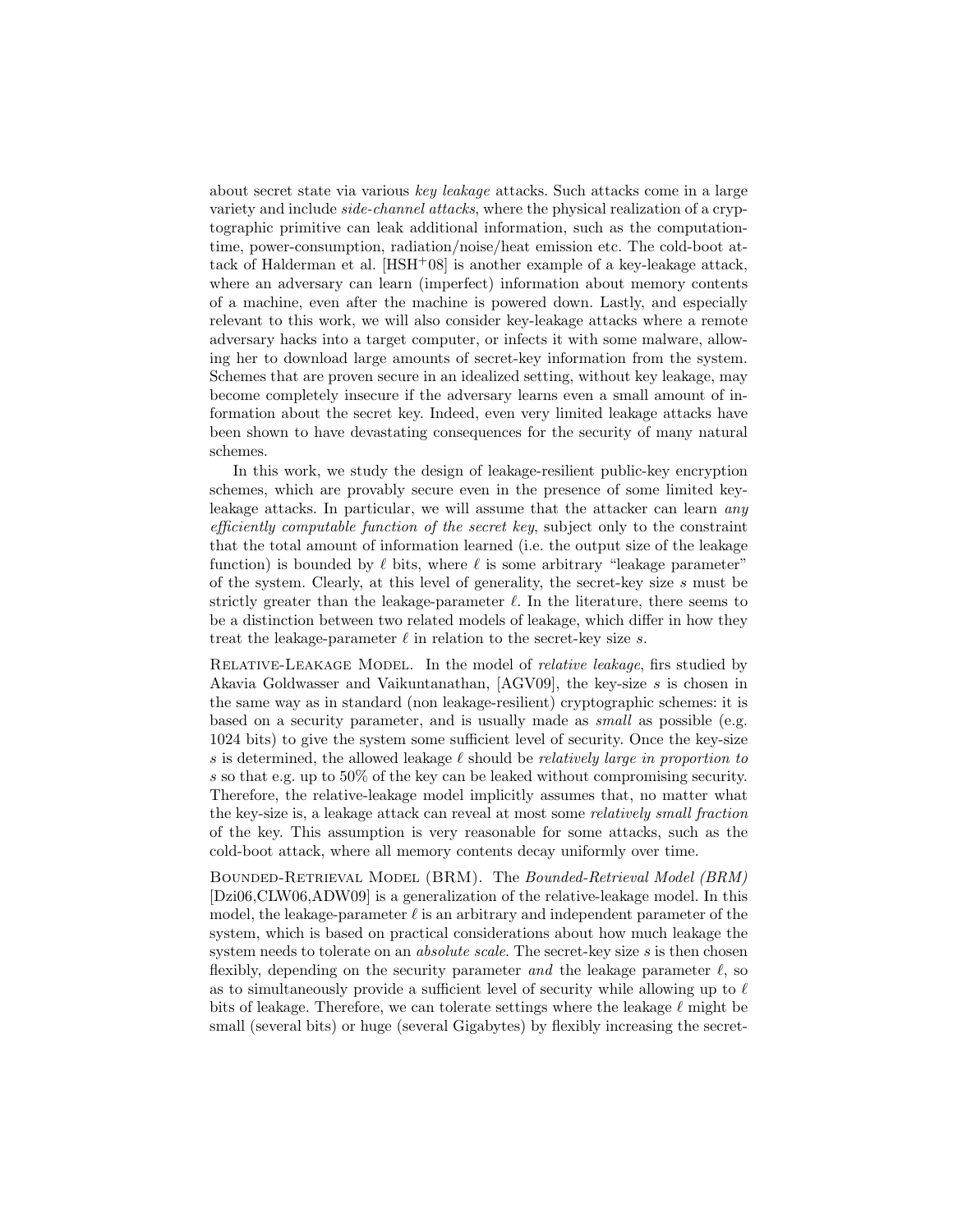key size s depending on (and necessarily exceeding) the leakage parameter  $\ell$ .<sup>4</sup> Of course, the key-size s should be as small as possible otherwise, so that the allowed leakage  $\ell$  is a large *relative portion* of s as well.

With the additional flexibility in secret-key size, the BRM imposes an added efficiency requirement: the public-key size, ciphertext size, encryption-time and decryption-time must remain small, only depending on the security parameter, and essentially independent of the leakage-parameter  $\ell$ . In other words,  $\ell$ could potentially grow to the order of Gigabytes, and still result in a usable system, where the secret key is huge, but the public-key size, ciphertext size and encryption/decryption times are not much different from those of standard cryptosystems. This also means that the number of secret-key bits accessed during decryption (called locality from now on) must remain small and essentially independent of the flexibly growing secret-key size.

The flexibility of the BRM seems necessary to protect against large classes of key-leakage attacks. For example, if the key size is (only) proportional to the security parameter, several consecutive side-channel readings of a handful of bits might already leak the entire secret key. Therefore, for natural side-channel attacks (such as radiation/heat/noise emission) it might already make sense to make  $\ell$  moderately large (say on the order of Megabytes) to get security. The main intention of the BRM in prior works, which we also focus on here, is to offer a novel method for protecting systems against hacking/malware attacks, where an adversary can download large amounts of information from an attacked system. It is clear that no security can be achieved using standard-sized (e.g. 1,024 bit) secret keys, as the adversary can download such keys in their entirety. However, it may be conceivable that the adversary still cannot download too much (e.g. many Gigabytes) worth of information because: (1) the bandwidth between the attacker and the system may be too slow to allows this, (2) the operating-system security may detect such large levels of leakage, or (3) such attacks would simply not be cost-effective. Therefore we can conceivably protect against such attacks by just making the leakage-parameter  $\ell$  large enough (e.g. potentially many Gigabytes), and using a proportionally larger secret-key-size s. Having a large secret key may, by itself, not be a major concern due to the increasing size and affordability of local storage. On the other hand, it is crucial that the other efficiency measures of the system – ciphertext and public-key sizes, encryption and decryption times – must not degrade with the growth of  $\ell$ .

#### 1.1 Our Results

As our main contribution, we construct the first leakage-resilient Public-Key Encryption (PKE) scheme in the BRM. Along the way, we develop new notions and get results of independent interest. In particular, we:

– Develop a new notion of an Identity-Based Hash Proof System (IB-HPS), which naturally yields Identity-Based Encryption (IBE) schemes.

 $^4$  Historically, the BRM setting envisioned  $\ell$  as being necessarily huge. Here we take a more general view of the BRM, insisting only that the key size can be set flexibly based on the leakage  $\ell$ .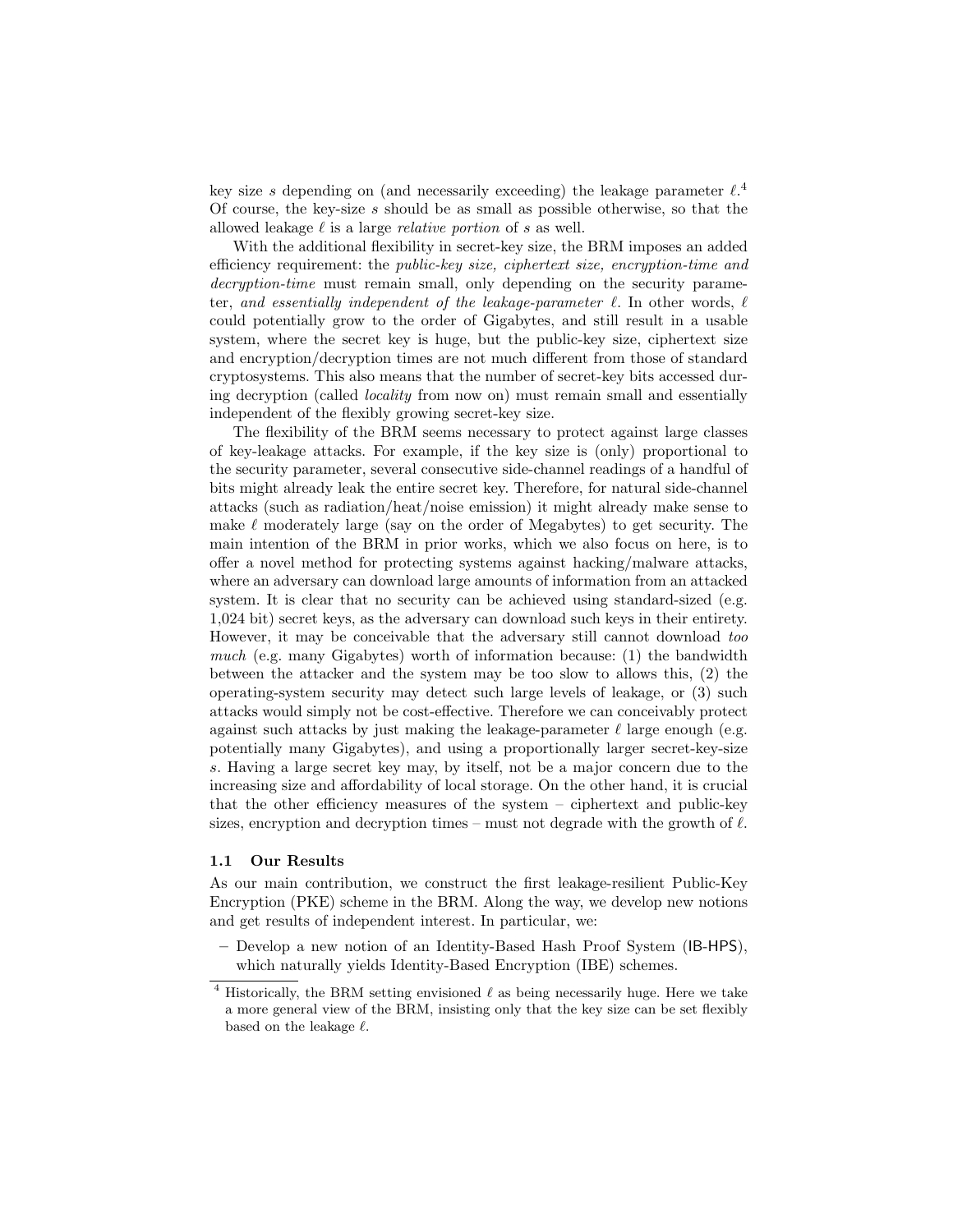- Give three constructions of IB-HPS based on the ideas behind three prior IBE schemes: [Gen06,BGH07,GPV08]. In particular, we show that the notion of IB-HPS unifies these seemingly unrelated constructions under a single framework. As a result, we get constructions of IB-HPS under (1) a bilinear Diffie-Hellman type assumption (2) the quadratic-residuosity assumption (3) the Learning With Errors (LWE) assumption. The first scheme is secure in the standard model, while the latter two rely on Random Oracles or, alternatively, non-standard interactive assumptions.
- Show that an IBE based on IB-HPS can easily be made leakage-resilient, in the relative-leakage model.
- Show how to use IB-HPS to construct public-key encryption (PKE) schemes in the BRM, allowing for arbitrary large leakage-bounds, while preserving efficiency. Our techniques also naturally extend to allow for the construction of IBE schemes in the BRM.
- Develop new information-theoretic tools to analyze our construction of PKE in the BRM. Namely, we define a new notion of approximate hash functions (where only elements that are far in Hamming distance are unlikely to collide) and generalize the Leftover-Hash Lemma to approximate hashing.
- Show how to achieve CCA security for our leakage-resilient IBE and PKE in BRM constructions.

Before describing our construction of PKE in the BRM, it is instructive to understand why this problem is non-trivial, and therefore we begin with some naïve approaches, which we improve in several steps.

NAÏVE APPROACH: INFLATING THE SECURITY PARAMETER. As the first step of getting a PKE in the BRM, we would like to simply design a leakage-resilient PKE scheme that allows for arbitrarily large leakage-bounds  $\ell$ , without necessarily meeting the additional efficiency requirements of the BRM. Luckily, there are several recent PKE schemes in the relative-leakage model [AGV09,NS09] where the leakage-bound  $\ell(\lambda)$  is a large portion of the key-size  $s(\lambda)$  which, in turn, depends on a security parameter  $\lambda$ . Therefore, one simple solution is to simply artificially inflate the security parameter  $\lambda$  sufficiently, until  $s(\lambda)$  and, correspondingly,  $\ell(\lambda)$  reach the desired level of leakage we would like to tolerate. Unfortunately, it is clear that this approach gets extremely inefficient very fast – e.g. to allow for Gigabytes worth of leakage, we may need to perform exponentiations on group elements with Gigabyte-long description sizes.

Better Approach: Leakage-Amplification via Parallel Repetition. As an improvement over the previous suggestion, we propose an alternative which we call *parallel-repetition*. Assume we have a leakage-resilient PKE scheme in the relative-leakage model, tolerating  $\ell$ -bits of leakage, for some small  $\ell$ . We can create a new "parallel-repetition scheme", by taking  $n$  independent copies of the above PKE with key-pairs  $(\mathsf{pk}_1, \mathsf{sk}_1), \ldots, (\mathsf{pk}_n, \mathsf{sk}_n)$  and setting the secretkey of the new scheme to be  $\overline{sk} = (sk_1, \ldots, sk_n)$  and the public key to be  $\overline{pk} =$  $(\mathsf{pk}_1, \ldots, \mathsf{pk}_n)$ . To encrypt under the repetition scheme, a user would *n*-out-of-*n* secret-share the message  $m$ , and, encrypt each share  $m_i$  under the public key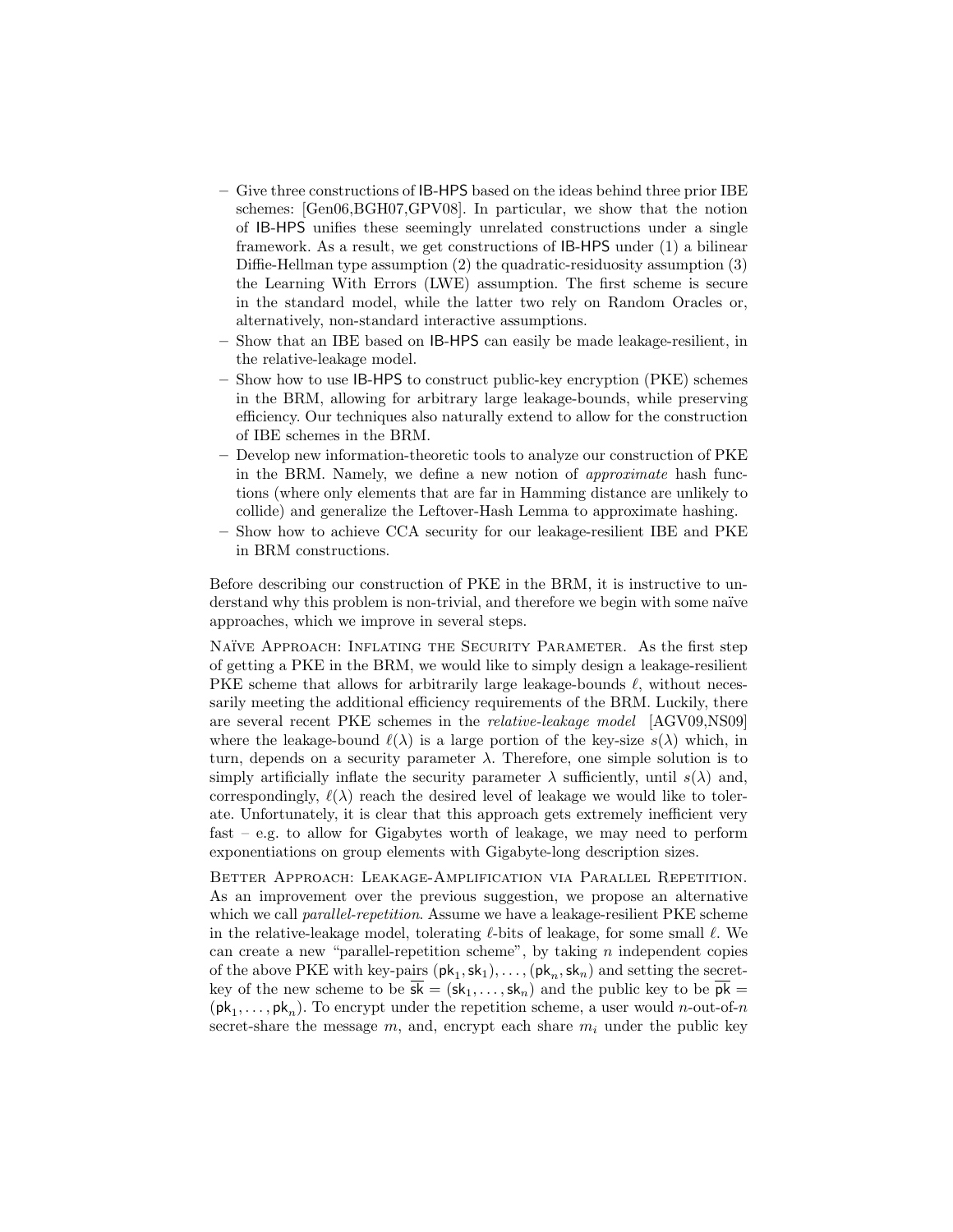$\mathsf{pk}_i$ . One may hope to argue that, if an adversary learns fewer than  $n\ell$  bits about the secret-key sk of the repetition scheme, then there is at least one secret key  $sk_i$ about which the adversary learns fewer than  $\ell$  bits, thus maintaining security. Therefore, the hope is that parallel-repetition amplifies leakage-resilience from  $\ell$  bits to  $n\ell$  bits, and thus lets us meet any leakage-bound just by increasing n sufficiently. In terms of efficiency, the parallel-repetition approach will usually be more efficient than artificially inflating the security parameter, but it is still far from the requirements of the BRM: the public-key size, ciphertext size, and encryption/decryption times are all proportional to  $n$ , and therefore must grow as we strive to tolerate more and more leakage.

Security of Parallel-Repetition? Surprisingly, we do not know how to formalize the hope that parallel-repetition amplifies leakage-resilience generically via a reduction. Such a reduction would need to use an attacker that expects a public key and  $n\ell$  bits of leakage on its secret key in the repetition scheme, to break the original scheme with  $\ell$  bits of leakage. Unfortunately, it does not seem like there is any way to embed a challenge public key  $pk_i$  into  $pk$ , and faithfully simulate the output of an arbitrary leakage-function  $f(\overline{sk})$  with  $n\ell$ -bit output, by only learning  $q(\mathsf{sk}_i)$  for some  $q(\cdot)$  with  $\ell$  bit output. In fact, as a subject of future work, we believe that there is a black-box separation showing that no such reduction can succeed in general. Luckily, we show that (a variant of) parallel-repetition amplifies leakage for schemes of a special form, which we will discuss later. For now, let us get back to the issue of efficiency, which we still need to resolve.

Improvement I: Improved Efficiency via Random Selection. To decrease ciphertext size and encryption/decryption times, the encryptor selects some random subset  $\{r_1, \ldots, r_t\} \subseteq \{1 \ldots n\}$  of t indices, and targets the ciphertext to the corresponding public keys  $\mathsf{pk}_{r_1}, \ldots, \mathsf{pk}_{r_t}$  (e.g. t-out-of-t secret-shares the message m and encrypts each share  $m_i$  under the public key  $pk_{r_i}$ ). Intuitively, if an adversary learns much less than  $n\ell$  bits of leakage about  $\overline{\mathsf{sk}}$ , then there should be *many* component-keys  $sk_i$  for which the adversary learns less than  $\ell$  bits. Therefore the encryptor should select at least one index corresponding to such a key with large probability, when  $t$  is made proportional to the security parameter, and potentially much smaller than  $n$ . Although the ciphertext size and encryption/decryption times (and locality) are now only proportional to the security parameter, the size of the public key still grows with  $n$ , and so this scheme is still not appropriate for the BRM in terms of efficiency.

Improvement II: Small Public-Key Size via IBE. A natural solution to having a short public key is to use identity-based encryption (IBE) instead of standard PKE. This way, the public key of the repetition scheme is simply a short master public key of an IBE scheme, while the secret key  $\overline{s}\overline{k} = (\overline{s}k_1, \ldots, \overline{s}k_n)$ consists of secret-keys for some fixed "identities"  $ID_1, \ldots, ID_n$ . Together, the above two improvements yield a scheme which meets the efficiency requirements of the BRM: the public-key size, ciphertext size, encryption/decryption times are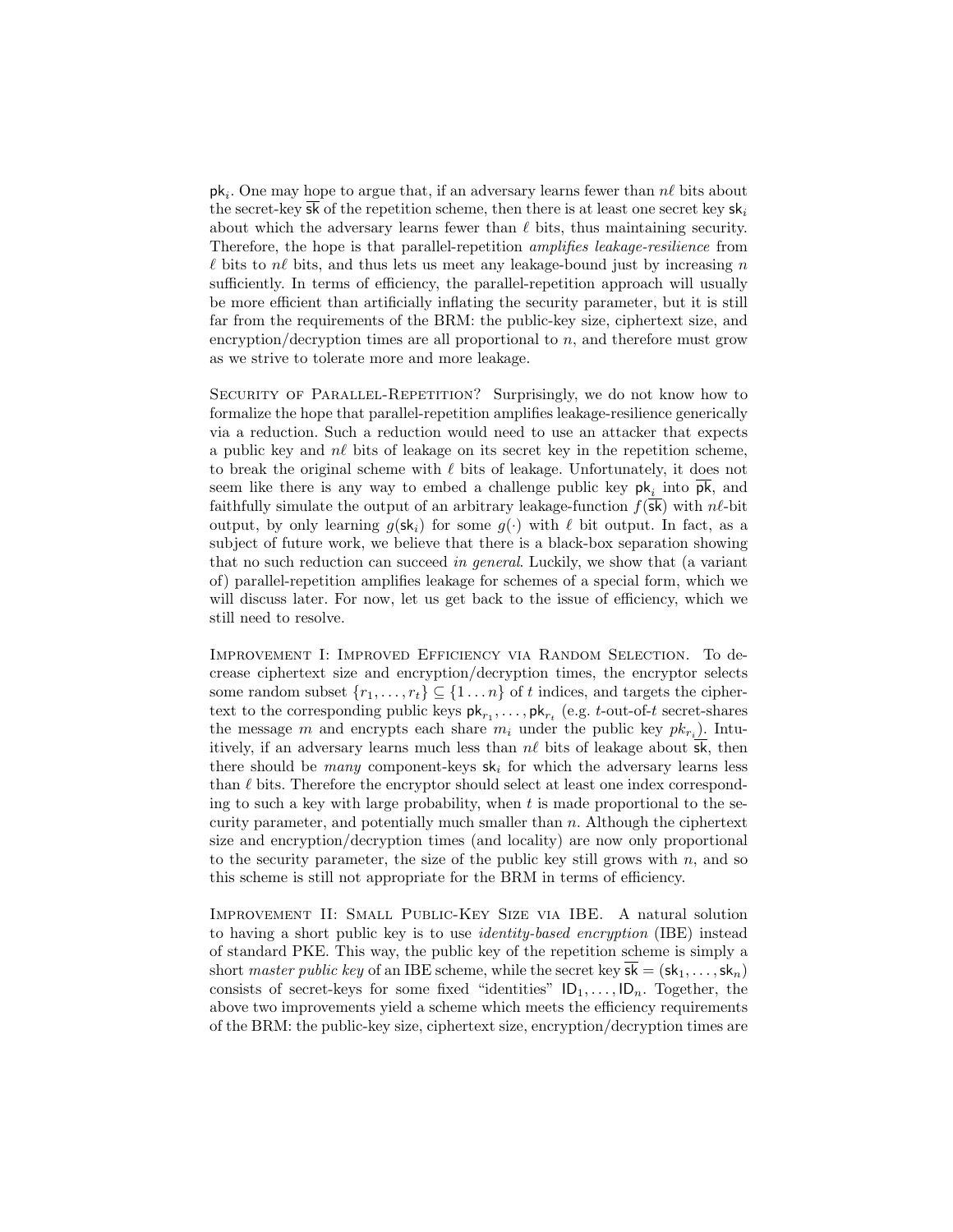now only proportional to the security parameter and independent of  $n$ , which can grow flexibly.

Security of the IBE-Based PKE in BRM Construction? In order to show that the resulting scheme, utilizing the two proposed improvements, is a PKE in the BRM we need to show the following. If we start with a leakageresilient IBE that allows for  $\ell$ -bits of leakage, then the construction amplifies this to any desired amount  $\ell'$  just by increasing the number of secret keys n sufficiently. Unfortunately, it turns out that this is not the case in general and, in the full version of this work  $[ADN<sup>+</sup>09]$ , we construct a counterexaple. That is, we can construct an artificial IBE scheme which is leakage-resilient in the relative leakage model, with leakage  $\ell$ , but the above construction does not amplify leakage-resilience beyond  $\ell' = \ell$ , no matter how large n is. The problem is that, conceivably, after observing all  $n$  secret keys for  $n$  identities, it might be possible to come up with a very short "compressed" key (e.g. whose size is independent of  $n$ ) which allows one to decrypt ciphertexts for each one of the given *n* identities. Our main result is to show that (a variant of) the construction is secure, if the leakage-resilient IBE has some additional underlying structure, which we call an Identity-Based Hash Proof System (IB-HPS).

Hash Proof Systems and Identity-Based Hash Proof Systems. Recently, Naor and Segev [NS09] showed how to use a hash proof system (HPS) to construct leakage-resilient PKE in the relative-leakage model. Following,

[KPSY09,NS09], we view an HPS as a key-encapsulation mechanism (KEM) with special structure.<sup>5</sup> A KEM consists of a key-generation procedure ( $pk, sk$ )  $\leftarrow$ KeyGen(1<sup> $\lambda$ </sup>), an encapsulation procedure (c, k)  $\leftarrow$  Encap(pk) which produces ciphertext/randomness pairs  $(c, k)$ , and a decapsulation procedure  $k = \mathsf{Decap}(c, \mathsf{sk})$ , which uses the secret key sk to recover the randomness  $k$  from a ciphertext  $c$ . A KEM allows a sender that knows  $pk$ , to securely agree on randomness  $k$  with a receiver that possesses sk, by sending an encapsulation-ciphertext c. A hash proof system is a KEM with the following two properties:

- There exists an *invalid-encapsulation procedure*  $c \leftarrow$  **Encap**<sup>\*</sup>( $pk$ ), so that ciphertexts generated by Encap<sup>∗</sup> (pk) are computationally indistinguishable from those generated by  $\mathsf{Encap}(\mathsf{pk})$ , even given the secret key sk.
- For a fixed pk and invalid ciphertext c generated by Encap<sup>∗</sup> (pk), the output of  $Decap(c, sk)$  is *statistically* uniform, over the randomness of sk. This property can only hold if a fixed pk leaves statistical entropy in sk.

Notice the difference between valid and invalid ciphertexts. For a fixed pk, a *valid c*, produced by  $(c, k) \leftarrow$  **Encap(pk)**, always decapsulated to the same value  $k$ , no matter which secret key sk is used to decapsulate it. On other hand, an invalid c produced by  $c \leftarrow$  Encap<sup>\*</sup>(pk), decapsulated to a statistically random value based on the randomness of sk.

<sup>&</sup>lt;sup>5</sup> Our informal description and definition of HPS here, which will also be a basis of our formal definition of IB-HPS in Section 3.1, is a simplified version of the standard one. Although the two are not technically equivalent, the standard definition implies ours, which is in-turn sufficient for leakage-resilience and captures the main essence of HPS.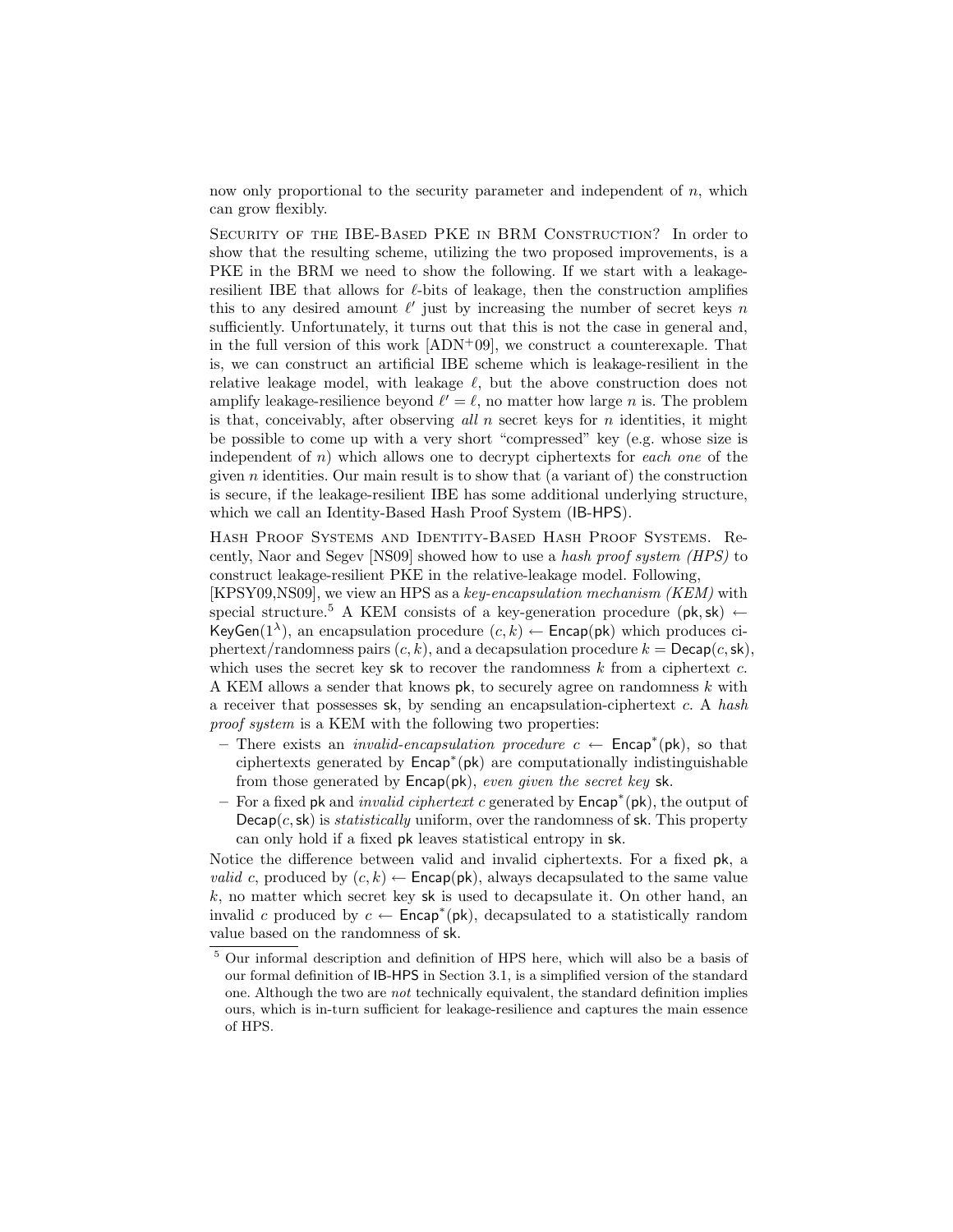The above two properties are sufficient to prove KEM security, showing that for  $(c, k) \leftarrow$  Encap(pk), an attacker given c cannot distinguish k from uniform. The proof proceeds in two steps:

- 1. We replace the honestly generated  $(c, k) \leftarrow$  Encap(pk) with  $c' \leftarrow$  Encap<sup>\*</sup>(pk) and  $k' \leftarrow \mathsf{Decap}(c', \mathsf{sk})$ .
- 2. The value  $k' = \text{Decap}(c', \text{sk})$  is statistically uniform over the choice of sk, which is unknown to the adversary.

As Naor and Segev noticed in [NS09], this proof also works in the presence of leakage since step  $(1)$  holds even if the adversary saw all of sk, and step  $(2)$  is information-theoretic, so we can argue that  $\ell$  bits of leakage about sk will only reduce the statistical entropy of  $k'$  by at most  $\ell$  bits. To agree on a uniform value  $k$  in the presence of leakage, we just compose the KEM with a randomness extractor.

The main benefit of this proof strategy is that, after switching valid/invalid ciphertexts in the first step, we can argue about leakage using a purely informationtheoretic analysis. We observe that it is therefore relatively easy to show that (a variant of) parallel repetition amplifies leakage-resilience, since it amplifies the statistical entropy of the secret key  $\overline{sk} = (sk_1, \ldots, sk_n)$ . In this work, we generalize the notion of HPS to the identity-based setting by defining Identity-Based Hash Proof System (IB-HPS) in a natural way. First of all, this gives us a general framework for constructing leakage-resilient IBE schemes in the relative-leakage model. Second of all, it also allows us to prove that a variant of the previously proposed leakage-amplification technique (using an IB-HPS rather than just any IBE) can indeed be used to get PKE (and IBE) schemes in the BRM.

## 1.2 Related Work

Restricted Models of Leakage-Resilience. Several other models of leakageresilience have appeared in the literature. They differ from the model we described in the that they restrict the *type*, as well as *amount*, of information that the adversary can learn. For example, the work on exposure resilient cryptogra $phy$  [CDH<sup>+</sup>00,DSS01,KZ03] studies the case where an adversary can only learn some small subset of the physical bits of the secret key. Similarly, [ISW03] studies how to implement arbitrary computation in the setting where an adversary can observe a small subset of the physical wires of a circuity. Unfortunately, these models fail to capture many meaningful side-channel attacks, such as learning the hamming-weight of the bits or their parity.

In their seminal work, Micali and Reyzin [MR04] initiated the formal modeling of side-channel attacks under the axiom that "only computation leaks information", where each invocation of a cryptographic primitive leaks a function of only the bits accessed during that invocation. Several primitives have been constructed in this setting including stream ciphers [DP08,Pie09] and signatures [FKPR10]. On the positive side, this model only imposes a bound on the amount of information learned during each invocation of a primitive, but not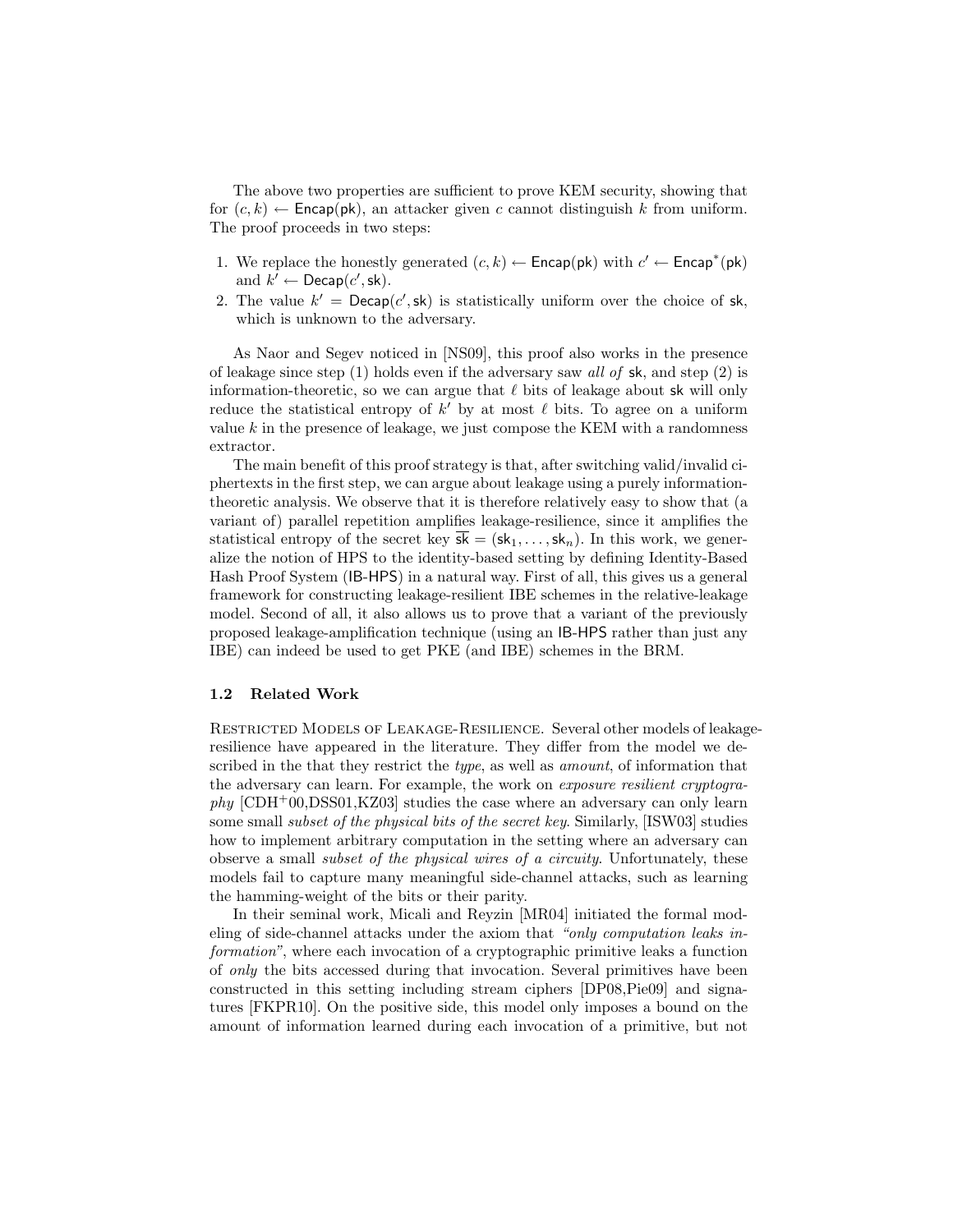on the overall amount of information that the attacker can get throughout the lifetime of the system. On the negative side, this model fails to capture many leakage-attacks, such as the cold-boot attack of  $[HSH<sup>+</sup>08]$ , where all memory contents leak information, even if they were never accessed.

Certainly, all of the restricted models fail to capture hacking/malware attacks, where it is very conceivable that an attacker can compute even complicated functions of all information stored on the system.

Relative-Leakage Model. Several constructions of primitives in the relativeleakage model have appeared recently. The works of [AGV09,NS09] construct public-key encryption schemes in this model, and [KV09] constructs signatures. The works of [DKL09,DGK+10] considers a yet-stronger model of leakage-resilience, called the *auxiliary input model*, where the leakage-function need only be oneway (and not necessarily length-bounded), and constructs symmetric-key and public-key encryption in this model.

BRM. The Bounded-Retrieval Model was (concurrently) proposed by Di Crescenzo et al. [CLW06] and Dziembowski [Dzi06]. The name serves as an analogy to the Bounded Storage Model (BSM) of [Mau92], which restricts the amount of data that an adversary can store after observing a huge public random string, rather than the amount of data an adversary can retrieve from a huge secret key. With the exception of [ADW09], all of the work on the BRM is in the symmetric-key setting, where two parties share a huge secret key. The recent work of Alwen et al. [ADW09] gave the first public-key results in the BRM, by constructing identification schemes, (variants of) signatures, and authenticated-key-agreement protocols. However, these primitives cannot be used to encrypt a message noninteractively, as is done in the current work. Moreover, the authenticated-key agreement protocols of [ADW09] required the use of Random Oracles, while we offer (some) constructions in the standard model. We note that many of the prior schemes in the BRM and BSM employ ideas similar to the "parallel repetition" and "random-subset selection" that we described in the introduction. However, the proof-techniques in this paper differ significantly from previous works.

# 2 Preliminaries

NOTATION. For an integer n, we use the notation [n] to denote the set  $[n] \stackrel{\text{def}}{=}$  $\{1,\ldots,n\}$ . For a randomized function f, we write  $f(x,r)$  to denote the unique output of f on input x with random coins r. We write  $f(x)$  to denote a random variable for the output of  $f(x; r)$ , over the random coins r. For a set S, we let U<sub>S</sub> denote the uniform distribution over S. For an integer  $v \in \mathbb{N}$ , we let  $U_v$ denote the uniform distribution over  $\{0,1\}^v$ , the bit-strings of length v. For a distribution or random variable X we write  $x \leftarrow X$  to denote the operation of sampling a random x according to X. For a set S, we write  $s \leftarrow S$  as shorthand for  $s \leftarrow U_S$ .

ENTROPY. The min-entropy of a r.v. X is  $\mathbf{H}_{\infty}(X) \stackrel{\text{def}}{=} -\log(\max_x \Pr[X=x])$ . This is a standard notion of entropy used in cryptography, since it measures the worst-case predictability of X. The *average conditional min-entropy* [DORS08]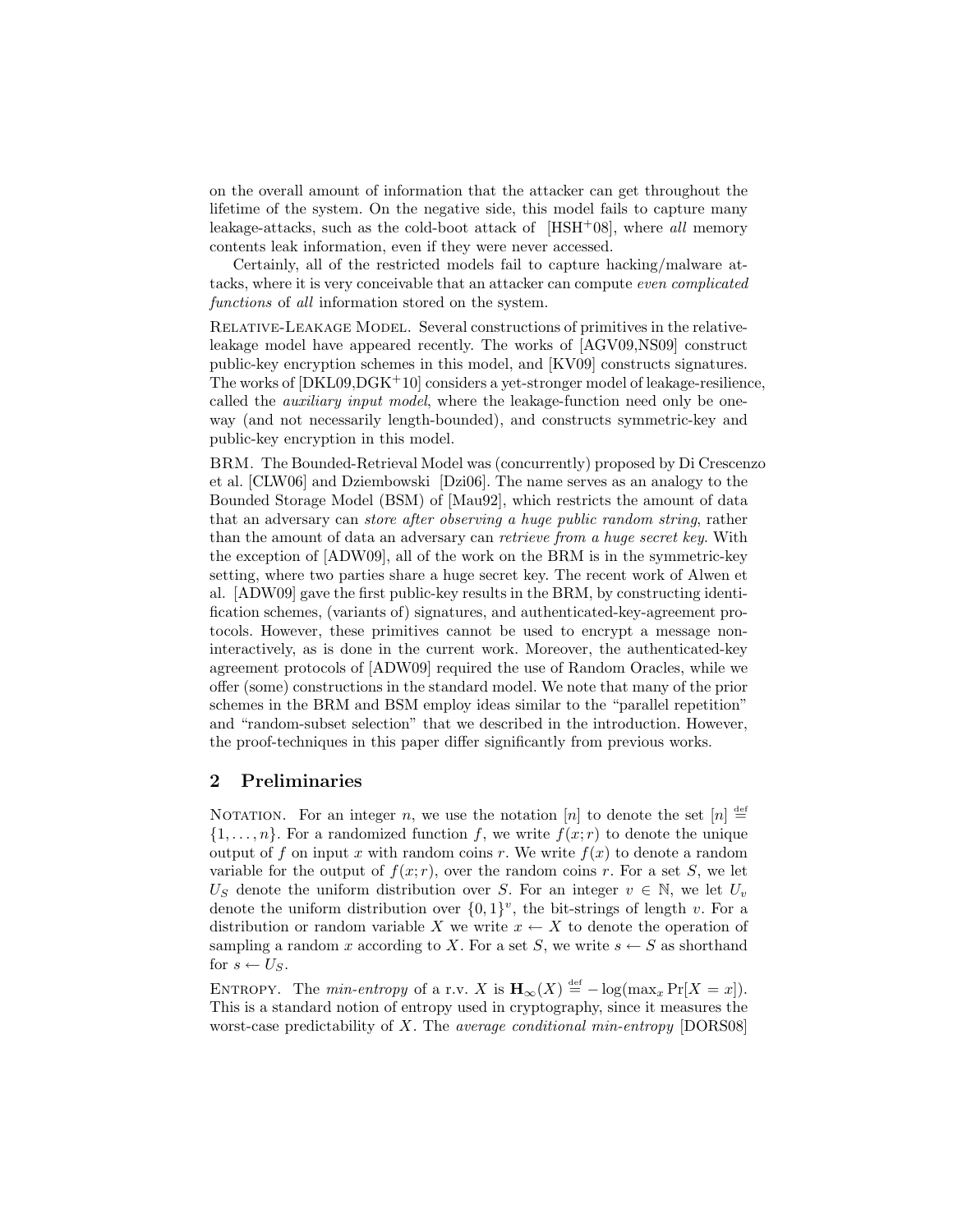of X given Z is defined by  $\widetilde{\mathbf{H}}_{\infty}(X|Z) \stackrel{\text{def}}{=} -\log \left( \mathbb{E}_{z \leftarrow Z} \left[ 2^{-\mathbf{H}_{\infty}(X|Z=z)} \right] \right)$ . This measures the worst-case predictability of  $X$  by an adversary that may observe a correlated variable Z.

STATISTICAL DISTANCE AND EXTRACTORS. The *statistical distance* between X, Y is defined by  $\mathbf{SD}(X, Y) = \frac{1}{2} \sum_x |\Pr[X = x] - \Pr[Y = x]|$ . We write  $X \approx_{\varepsilon}$ Y to denote  $SD(X, Y) \leq \varepsilon$ , and  $\overline{X} \approx Y$  to denote that the statistical distance is negligible. An extractor [NZ96] can be used to extract uniform randomness out of a weakly-random value which is only assumed to have sufficient min-entropy. Our definition follows that of [DORS08], which is defined in terms of conditional min-entropy.

Definition 1 (Extractors). We say that an efficient randomized function Ext :  $\{0,1\}^u \to \{0,1\}^v$  is an  $(m,\varepsilon)$ -extractor if for all X, Z such that X is distributed over  $\{0,1\}^u$  and  $\widetilde{\mathbf{H}}_{\infty}(X|Z) \geq m$ , we get  $(Z, R, \text{Ext}(X; R)) \approx_{\varepsilon} (Z, R, U_v)$  where R is a random variable for the coins of Ext.

Due to space constraints, almost all the proofs are omitted from the conference version of this paper. Please see the full version [ADN+09] for proofs and additional details.

## 3 Identity-Based Hash Proof System (IB-HPS)

## 3.1 Definition

An *Identity-Based Hash Proof System* (IB-HPS) consists of PPT algorithms: Setup, KeyGen, Encap, Encap<sup>∗</sup> , Decap. The algorithms have the following syntax.

- $(\text{mpk}, \text{msk}) \leftarrow \text{Setup}(1^{\lambda})$ : The setup algorithm takes as input a security parameter  $\lambda$  and produces the *master public key* mpk and the *master secret key* msk. The master public key defines an *identity set*  $ID$ , and an *encapsulated-key set*  $K$ . All other algorithms KeyGen, Encap, Decap, Encap<sup>\*</sup> implicitly include mpk as an input.
- $sk_{ID} \leftarrow KeyGen(ID, msk) : For any identity ID \in ID, the KeyGen algorithm uses the$ master secret key  ${\sf msk}$  to sample an identity secret key  ${\sf sk}_{\textsf{ID}}.$
- $(c, k) \leftarrow$  Encap(ID): The *valid* encapsulation algorithm creates pairs  $(c, k)$  where c is a valid ciphertext, and  $k \in \mathcal{K}$  is the encapsulated-key.
- $c \leftarrow$  Encap<sup>\*</sup>(ID): The alternative *invalid* encapsulation algorithm which samples an invalid ciphertext c.
- $k \leftarrow \mathsf{Decap}(c, \mathsf{sk}_{\mathsf{ID}})$ : The decapsulation algorithm is deterministic, and takes an identity secret key  $sk_{ID}$  and a ciphertext c and outputs the encapsulated key k.

We require that an Identity-Based Hash Proof System satisfies the following properties.

I. CORRECTNESS OF DECAPSULATION. For any values of mpk, msk produced by Setup $(1^{\lambda})$ , any ID  $\in \mathcal{ID}$  we have:

$$
\Pr\left[k \neq k' \; \left| \begin{matrix} \mathsf{sk}_{\mathsf{ID}} \leftarrow \mathsf{KeyGen}(\mathsf{ID}, \mathsf{msk}) \\ (c, k) \leftarrow \mathsf{Encap}(\mathsf{ID}) \end{matrix} \right|, \ k' = \mathsf{Decap}(c, \mathsf{sk}_{\mathsf{ID}}) \ \right] \le \mathsf{negl}(\lambda)
$$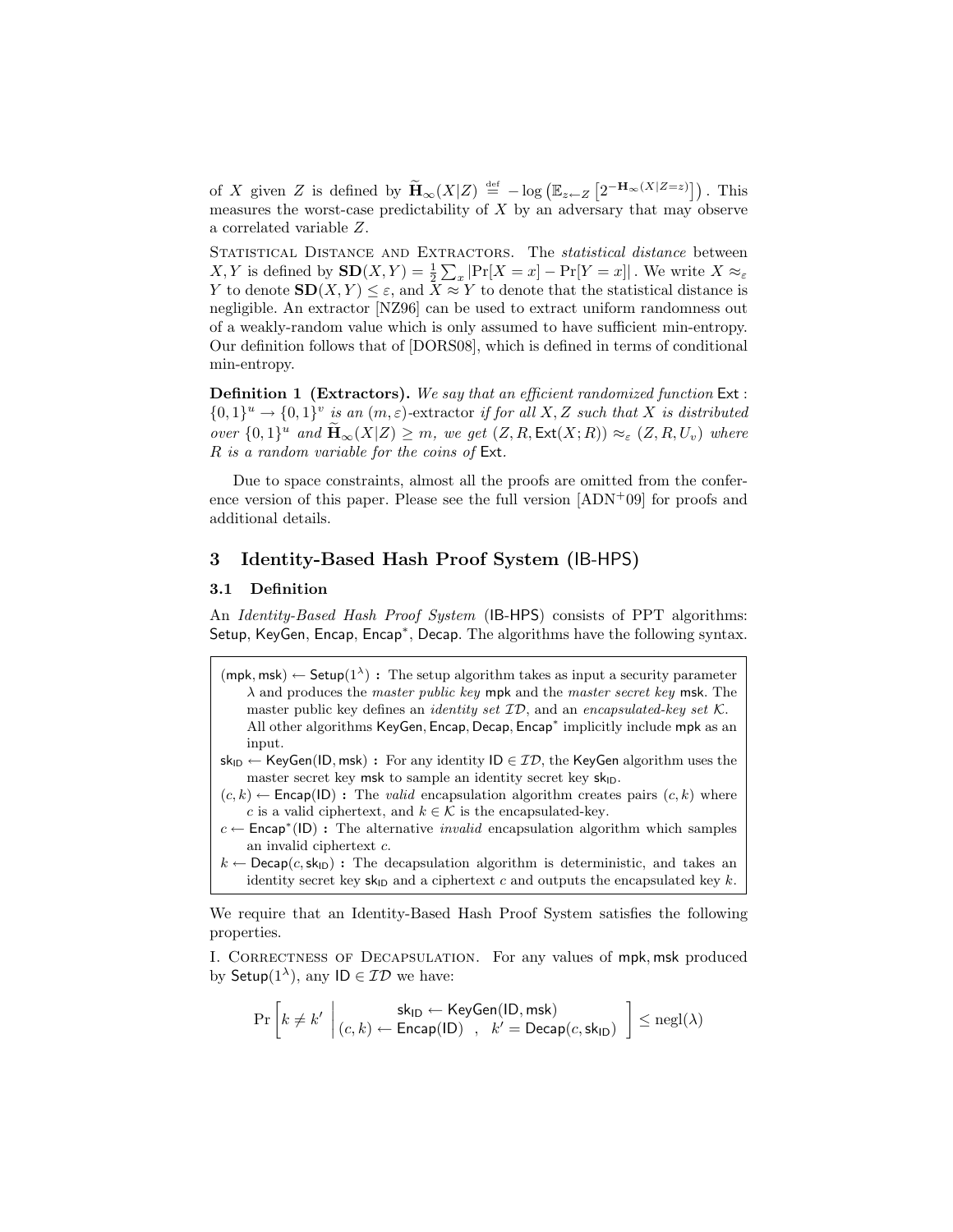II. Valid/Invalid Ciphertext Indistinguishability. The valid ciphertexts generated by Encap and the invalid ciphertexts generated by Encap<sup>\*</sup> should be indistinguishable even given the identity secret key. In particular, we define the following distinguishability game between an adversary  $A$  and a challenger.

#### $VI-IND( \lambda )$

- **Setup:** The challenger computes (mpk, msk)  $\leftarrow$  Setup(1<sup> $\lambda$ </sup>) and gives mpk to the adversary A.
- **Test Stage 1:** The adversary A adaptively queries the challenger with  $\mathsf{ID} \in \mathcal{ID}$ and the challenger responds with  $sk_{ID}$ .

Challenge Stage: The adversary selects an *arbitrary* challenge identity  $D^* \in \mathcal{ID}$ . The challenger chooses  $b \leftarrow \{0, 1\}.$ 

If  $b = 0$  the challenger computes  $(c, k) \leftarrow$  Encap(ID<sup>\*</sup>).

- If  $b = 1$  the challenger computes  $c \leftarrow \mathsf{Encap}^*(ID^*)$ .
- The challenger gives  $c$  to the adversary  $\mathcal{A}$ .
- **Test Stage 2:** The adversary A adaptively queries the challenger with  $ID \in ID$ and the challenger responds with  $sk_{ID}$ .
- **Output:** The adversary A outputs a bit  $b' \in \{0,1\}$  which is the output of the game. We say that A wins the game if  $b' = b$ .

*Note:* In test stages 1,2 the challenger computes  $\mathsf{sk}_{\mathsf{ID}} \leftarrow \mathsf{KeyGen}(\mathsf{ID}, \mathsf{msk})$  the first time that ID is queried and responds to all future queries on the same ID with the same  $sk_{ID}$ .

Note that, during the challenge phase, the adversary can choose any identity ID<sup>\*</sup>, and possibly even one for which it has seen the secret key  $sk_{D^*}$  in Test Stage 1 (or the adversary can simply get  $sk_{D*}$  in Test Stage 2). We define the advantage of A in distinguishing valid/invalid ciphertexts to be  $\mathsf{Adv}_{\mathsf{IB-HPS},\mathcal{A}}^{\mathsf{VI-IND}}(\lambda) \stackrel{\text{def}}{=}$  $|\Pr[\mathcal{A} \text{ wins } ] - \frac{1}{2}|.$  We require that  $\mathsf{Adv}_{\mathsf{IB-HPS},\mathcal{A}}^{V1-\mathsf{IND}}(\lambda) = \text{negl}(\lambda).$ 

III. Universality/Smoothness/Leakage-Smoothness. Other than properties I and II, we will need one additional information theoretic property. Essentially, we want to ensure that there are many possibilities for the decapsulation of an invalid ciphertext, which are left undetermined by the public parameters of the system. We define three flavors of this property as follows.

Definition 2 (Universal IB-HPS). We say that an IB-HPS is  $(m, \rho)$ -universal if, for any fixed values of mpk, msk produced by Setup( $1^{\lambda}$ ), and any fixed ID  $\in \mathcal{ID}$ the following two properties hold:

1. Let SK ← KeyGen(ID, msk) be a random variable. Then  $\mathbf{H}_{\infty}$ (SK)  $\geq m$ .

2. For any fixed distinct values  $sk_{ID} \neq sk'_{ID}$  in the support of SK, we have

$$
\Pr_{c \leftarrow \mathsf{Encap}^*(\mathsf{ID})}[\mathsf{Decap}(c,\mathsf{sk}_{\mathsf{ID}}) = \mathsf{Decap}(c,\mathsf{sk}_{\mathsf{ID}}')] \leq \rho.
$$

Notice the significant difference between valid and invalid ciphertexts. For valid ciphertexts c, the correctness of decapsulation ensures that there is a single value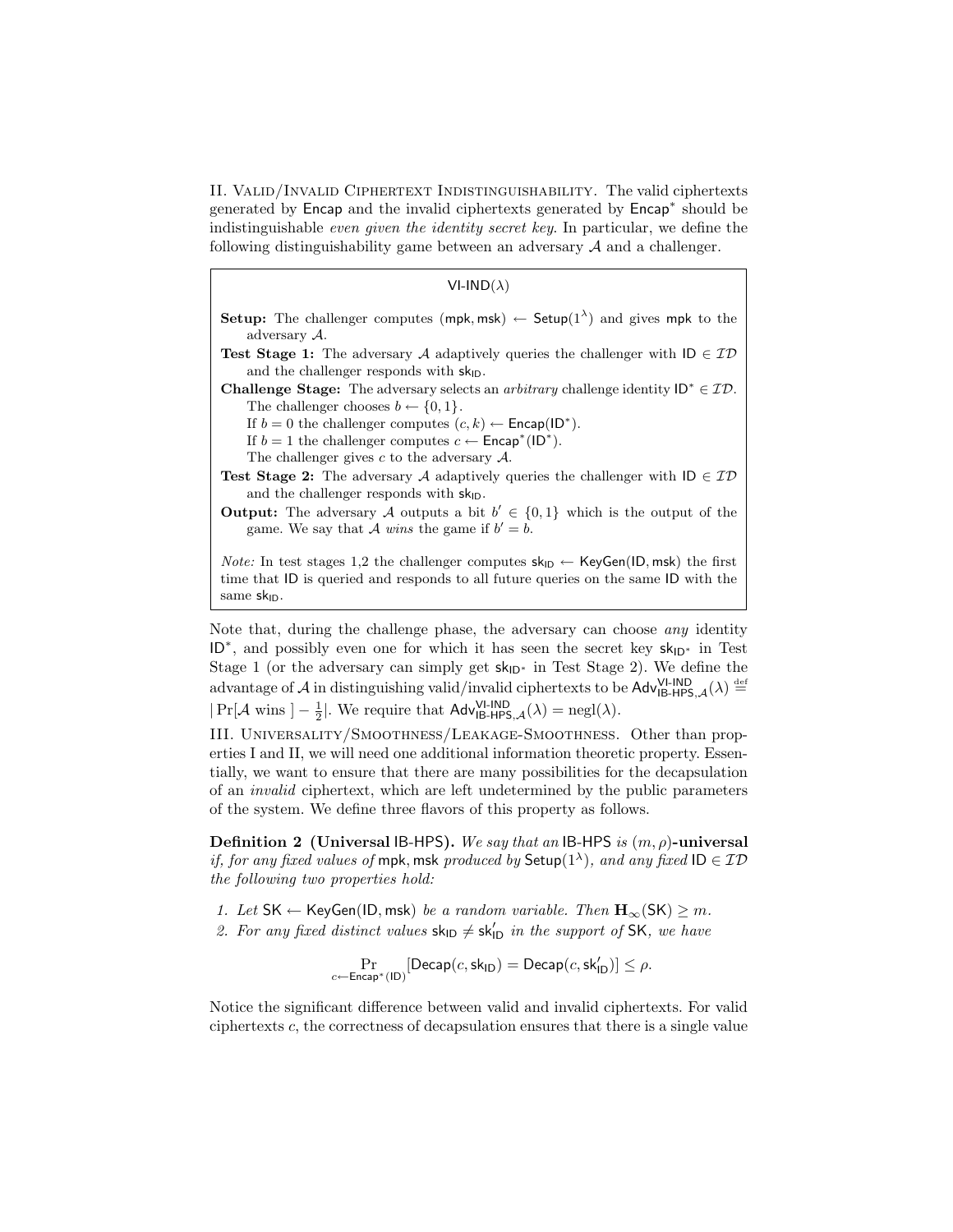$k \in \mathcal{K}$  such that  $\text{Decap}(c, \text{sk}_{\text{ID}}) = k$  for (virtually) all choices of  $\text{sk}_{\text{ID}}$  (of which there are many by  $(1)$ ). On the other hand, for invalid ciphertexts c,  $(2)$  ensures that it is highly unlikely that any two distinct secret-keys  $sk_{\text{ID}}$  will decapsulate c to the same value k.

Definition 3 (Smooth/Leakage-Smooth IB-HPS). We say that an IB-HPS is smooth if, for any fixed values of mpk, msk produced by Setup( $1^{\lambda}$ ), any ID  $\in$ ID, we have:

$$
\mathbf{SD}((c, k), (c, k')) \le \mathrm{negl}(\lambda)
$$

where  $c \leftarrow$  Encap<sup>\*</sup>(ID),  $k' \leftarrow U_{\mathcal{K}}$  and k is sampled by choosing sk<sub>ID</sub>  $\leftarrow$  KeyGen(ID, msk) and computing  $k = \text{Decap}(c, \text{sk}_{\text{ID}})$ . We say that an IB-HPS is  $\ell$ -leakage-smooth if, for any (possibly randomized) function  $f(\cdot)$  with  $\ell$ -bit output, we have:

**SD**( $(c, f(\mathsf{sk}_{\mathsf{ID}}), k)$ ,  $(c, f(\mathsf{sk}_{\mathsf{ID}}), k')$ )  $\leq$  negl( $\lambda$ )

where c, k,  $\mathsf{sk}_{\mathsf{ID}}, k'$  are sampled as above. Note, for this property, f need not be efficient.

## 3.2 Relations Between Universality, Smoothness and Leakage-Smoothness.

The following theorem is a simple consequence of the leftover hash lemma.

**Theorem 1.** Assume that an IB-HPS, with key set  $\mathcal{K} = \{0,1\}^v$ , is  $(m,\rho)$ universal. Then it is also  $\ell$ -leakage smooth as long as  $\ell \leq m - v - \omega(\log(\lambda))$ and  $\rho \leq \frac{1}{2^{\nu}} (1 + \text{negl}(\lambda)).$ 

We also show how to convert a *smooth* IB-HPS (Setup, KeyGen, Encap, Encap<sup>\*</sup>, Decap) into a leakage-smooth IB-HPS using an extractor  $Ext : \mathcal{K} \to \{0,1\}^v$ . We define:

- Encap<sub>2</sub>(ID): Choose  $(c, k) \leftarrow$  Encap(ID),  $k' \leftarrow \text{Ext}(k; r)$  where r is a random seed. Output  $c' = (c, r), k'.$
- **-** Encap<sup>\*</sup><sub>2</sub>(ID) : Choose a random seed *r* and *c* ← Encap<sup>\*</sup>(ID). Output *c'* =  $(c, r)$ .
- Decap<sub>2</sub>(c', msk): Parse  $c' = (c, r)$ . Compute  $k = \mathsf{Decap}(c, \mathsf{msk}), k' = \mathsf{Ext}(k; r)$ . Output  $k'$ .

**Theorem 2.** Assume that an IB-HPS is smooth and that  $|K| = 2^m$ . Let Ext :  $K \rightarrow$  ${0,1}^v$  be an  $(m - \ell, \varepsilon)$ -extractor for some  $\varepsilon = \text{negl}(\lambda)$ . Then the above transformation produces an  $\ell$ -leakage-smooth IB-HPS.

## 4 Constructions of IB-HPS

#### 4.1 A Construction of IB-HPS Based on Bilinear Groups

BACKGROUND: Let  $\mathbb{G}, \mathbb{G}_T$  be two (multiplicative) groups of prime order p and let g be a generator of G. Let  $e : \mathbb{G} \times \mathbb{G} \to \mathbb{G}_T$  be a map from G to the target *group*  $\mathbb{G}_T$ . We say that the group  $\mathbb{G}$  is *bilinear* if we have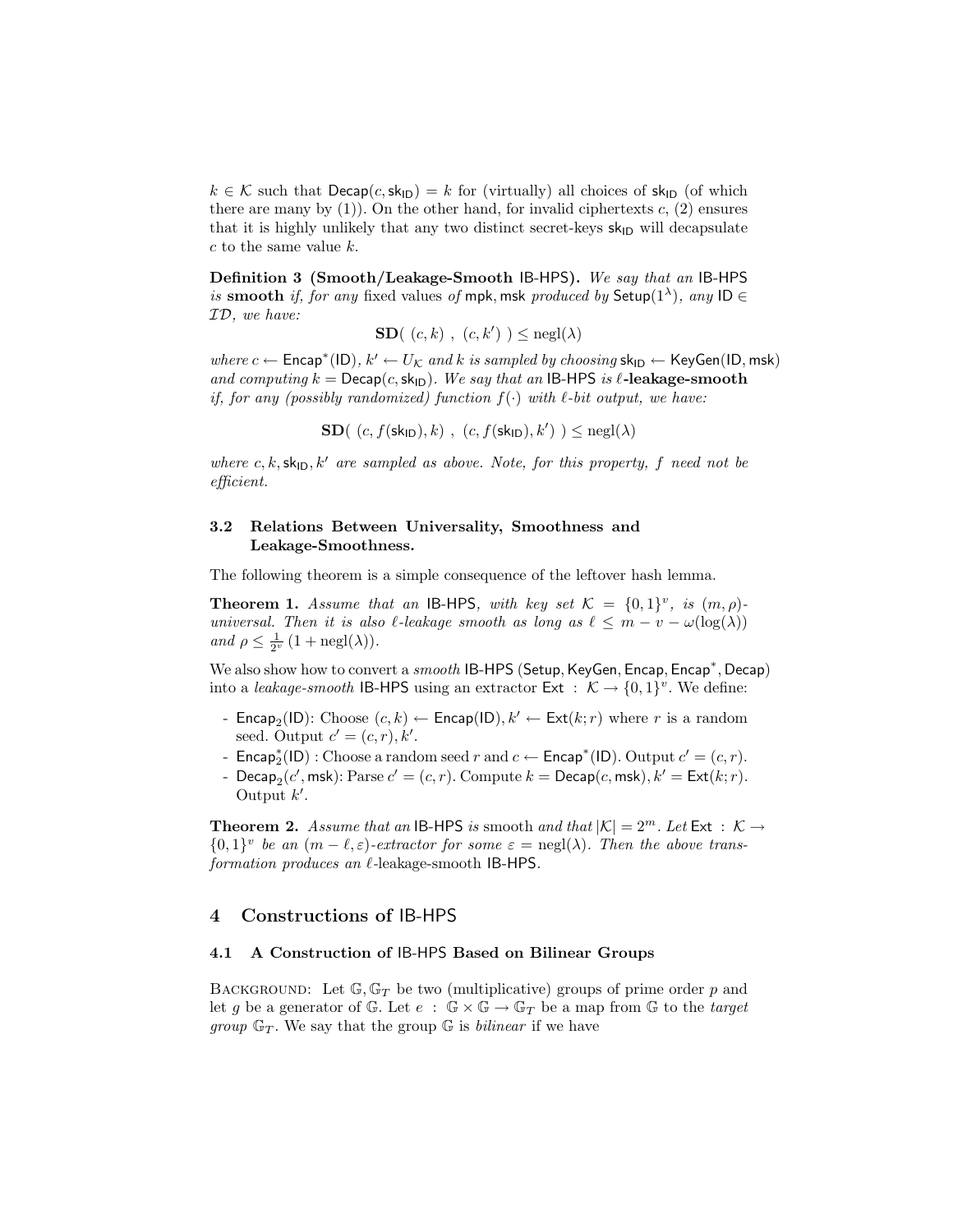- 1. Bilinearity: For all  $u, v \in \mathbb{G}$  and  $a, b \in \mathbb{Z}_p$  we have  $e(u^a, v^b) = e(u, v)^{ab}$ .
- 2. Non-degeneracy: For the generator g of G, we get  $e(g, g) \neq 1$ .
- 3. Efficiency: Operations (multiplication, exponentiation) in  $\mathbb{G}, \mathbb{G}_T$  and the map e can be computed efficiently.

We assume the existence of a group-generation algorithm  $\mathcal{G}(1^{\lambda})$  which outputs a tuple  $(\mathbb{G}, \mathbb{G}_T, g, e(\cdot, \cdot), p)$  where  $\mathbb{G}$  is a bilinear group of prime order p.

We will rely on the *truncated augmented bilinear Diffie-Hellman exponent* assumption (q-TABDHE ) from [Gen06]. We define the two distributions

$$
D_{\lambda,q}^{(0)} = (g, g^{\alpha}, g^{(\alpha^2)}, \dots, g^{(\alpha^q)}, g', g'^{(\alpha^{q+2})}, e(g^{(q+1)}, g'))
$$

and

$$
D_{\lambda,q}^{(1)} = (g, g^{\alpha}, g^{(\alpha^2)}, \dots, g^{(\alpha^q)}, g', g'^{(\alpha^{q+2})}, Z)
$$

where  $(\mathbb{G}, \mathbb{G}_T, g, e(\cdot, \cdot), p) \leftarrow \mathcal{G}(1^{\lambda}), g' \leftarrow \mathbb{G}, \alpha \leftarrow \mathbb{Z}_p$ , and  $Z \leftarrow \mathbb{G}_T$ . For any algorithm  $\mathcal{B}$ , the *distinguishing advantage of*  $\mathcal{B}$  *in the q*-TABDHE problem is  $\mathsf{Adv}_{\mathcal{B}}^{\mathsf{TABDHE}}(\lambda, q) \stackrel{\text{def}}{=} \left| \Pr \left[ \mathcal{B} \left( D_{\lambda, q}^{(0)} \right) = 0 \right] - \Pr \left[ \mathcal{B} \left( D_{\lambda, q}^{(1)} \right) = 0 \right] \right|.$ 

Definition 4. We say that the q-TABDHE assumption holds if, for any PPT B,  $\mathsf{Adv}_{\mathcal{B}}^{\mathsf{TABDHE}}(\lambda, q) = \text{negl}(\lambda)$ . We say that the TABDHE assumption holds if q-TABDHE holds for all polynomial q.

Construction: We now present the construction of IB-HPS which is based directly on Gentry's IBE [Gen06].

Setup $(1^{\lambda})$ : Let  $(\mathbb{G}, \mathbb{G}_T, g, e, p) \leftarrow \mathcal{G}(1^{\lambda})$ . Let  $h \leftarrow \mathbb{G}, \alpha \leftarrow \mathbb{Z}_p$  and  $g_1 := g^{\alpha}$ . Set  $\mathsf{mpk} = (\mathbb{G}, \mathbb{G}_T, g, e, p, g_1, h)$  and set  $\mathsf{msk} = \alpha.$ The identity set is  $\mathcal{ID} = \mathbb{Z}_p \setminus \{\alpha\}$  and the encapsulated-key set is  $\mathcal{K} = \mathbb{G}_T$ . KeyGen(ID, msk) : For ID  $\in \mathcal{ID}$ , choose  $r_{\text{ID}} \leftarrow \mathbb{Z}_p$  and compute  $h_{\text{ID}} =$  $(hg^{-r_{\text{ID}}})^{1/(\alpha-\text{ID})}$ . Output sk<sub>ID</sub> =  $(r_{\text{ID}}, h_{\text{ID}})$ . **Encap(ID)**: Choose random  $s \in \mathbb{Z}_p$  and compute  $u = g_1^s g^{-s}$ ,  $v = e(g, g)^s$  and output  $c = (u, v), k = e(g, h)^s$ . Encap<sup>\*</sup>(ID): Choose a random pair  $(s, s') \in \mathbb{Z}_p$  subject to the constraint  $s \neq s'$ . Let  $u = g_1^s g^{-s}$ ,  $v = e(g, g)^{s'}$  and output  $c = (u, v)$ . Decap $(c, sk_{\text{ID}}):$  Parse  $c = (u, v)$  and output  $k = e(u, h_{\text{ID}})v^{r_{\text{ID}}}.$ <sup>a</sup> The set  $\mathcal{ID}$  is defined in terms of the secret  $\alpha$ . Given  $\mathsf{ID} \in \mathbb{Z}_p$ , one can efficiently check if  $ID \in \mathcal{ID}$  by checking if  $g^{ID} \stackrel{?}{=} g_1$ .

Essentially, various parts of Gentry's proof already show that the scheme satisfies the properties of IB-HPS. We provide a moularized proof of the following theorem in the full version  $[ADN+09]$ .

Theorem 3. Under the TABDHE assumption, the above construction is an IB-HPS which is simultaneously smooth and  $(m, \rho)$ -universal for  $\rho = 0$  and  $m =$  $log(p)$ . More precisely, the valid/invalid ciphertext indistinguishability property holds under the q-TABDHE assumption for any adversary making at most q secret-key and leakage queries.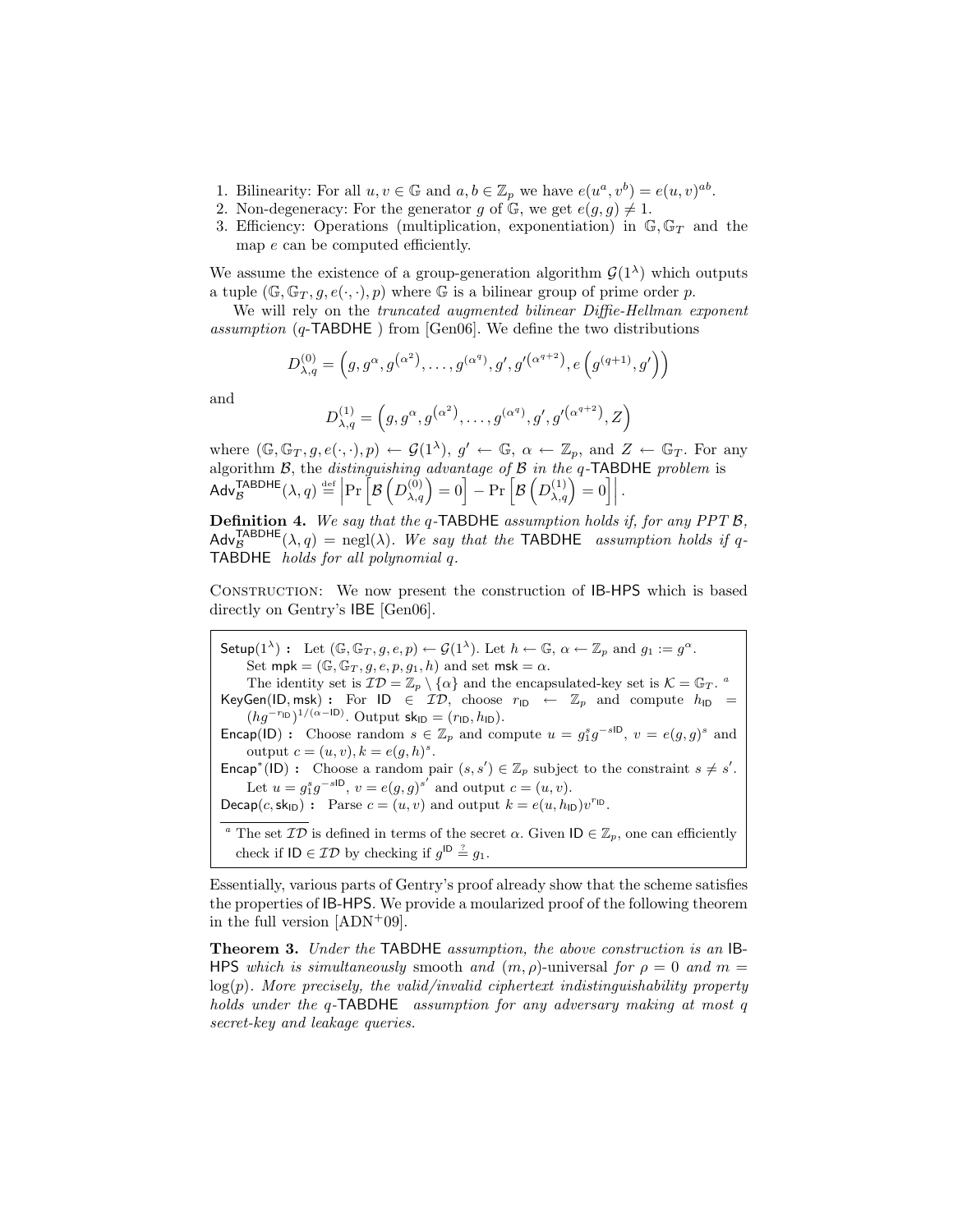#### 4.2 Parameters of Three IB-HPS Constructions

In the full version of this work  $[ADN^+09]$ , we give two additional constructions of IB-HPS based on the recent IBE schemes of [BGH07,GPV08]. Here we, just give a short note on each construction and explain its parameters. We will be interested in the following:

- 1. The *actual identity-key size*  $\hat{m}$ : the number of bits needed to efficiently represent an identity secret key  $sk_{ID}$ .
- 2. The encapsulated-key size  $v = \log(|\mathcal{K}|)$ : the size of the encapsulated key.
- 3. The min-entropy m and the universality  $\rho$ : the values for which the scheme is  $(m, \rho)$ -universal.

An important parameter is the ratio  $\frac{m}{\hat{m}}$ , which determines the amount of *relative* leakage that our IBE and PKE in BRM constructions can handle. We note that all of the schemes satisfy the definition of smoothness.

A Scheme Based on Bilinear Groups. The parameters of our construction from the previous section, based on Gentry's IBE, are:

$$
\hat{m} = 2\log(p) + O(1) \quad , \quad m = \log(p) \quad , \quad \frac{m}{\hat{m}} \approx \frac{1}{2} \quad , \quad v = \log(p) \quad , \qquad \rho = 0.
$$
\nwhere  $p$  is the (prime) order of an appropriate bilinear-group  $\mathbb{G}$ .

A Scheme Based on Quadratic Residuosity. We show that the IBE scheme of Boneh, Gentry and Hamburg [BGH07] contains a IB-HPS. The construction and proof essentially follow [BGH07] (with a minor modification in how identity secret keys are chosen, to get universality). The scheme is secure under the Quadratic Residuosity assumption in the Random Oracle model, or under a non-standard *interactive quadratic residuosity assumption* in the standard model. The parameters of interest are:

$$
\hat{m} = \log(N)
$$
,  $m = 1$ ,  $\frac{m}{\hat{m}} = \frac{1}{\log(N)}$ ,  $v = 1$ ,  $\rho = 0$ .

where  $N$  is an appropriately sized RSA modulus. Unfortunately, it is not clear how to make the scheme leakage-smooth for any  $\ell > 0$ , since the secret-key entropy  $m$  is too small to extract even a single bit. This problem can be fixed, as will be done in the BRM, by using parallel-repetition to amplify the entropy. Still, the relative leakage of the scheme will be poor because of the poor ratio of the entropy m to actual-key-size  $\hat{m}$ .

A Scheme Based on Lattices. We show how to get a construction of IB-HPS using the IBE scheme of Gentry, Peikert and Vaikuntanathan [GPV08]. Note that this IBE construction was already observed to be leakage-resilient by [AGV09], but this does not imply that it is an IB-HPS. In fact, we need to make some simple modifications so that the scheme satisfies our definition. The security of the scheme is based on a (decisional) Learning With Errors (LWE) assumption, in the random oracle model. Note that this assumption can be reduced to the GapSVP problem for lattices, using the techniques of  $[Reg05, Pei09]$ <sup>6</sup>. We show

<sup>6</sup> We note that our construction requires that we use some (slightly) super-polynomial modulus  $q$  in the LWE problem, which means that we need to assume GapSVP is hard against some (slightly) super-polynomial time adversaries.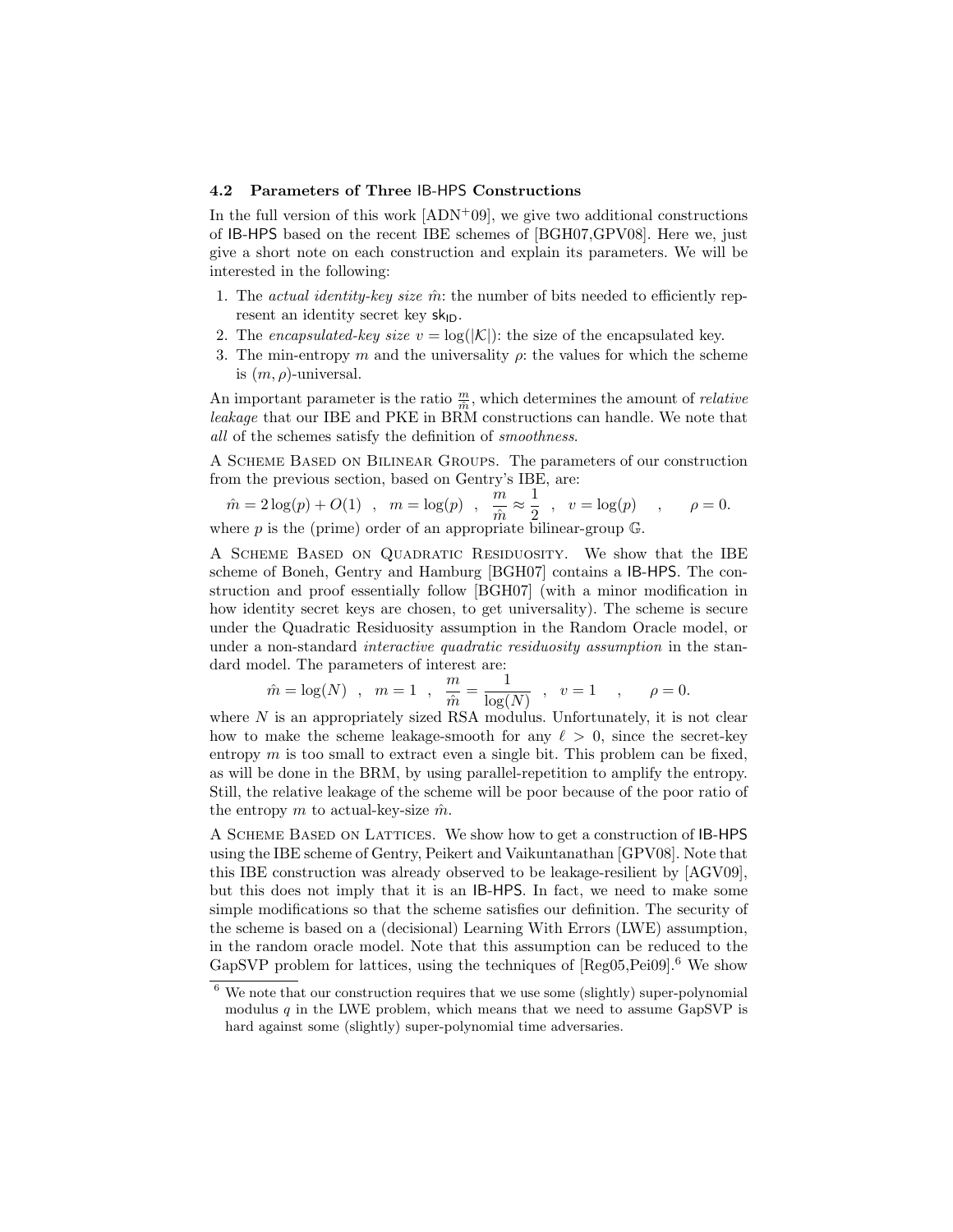that, for any constant  $\varepsilon > 0$ , there exists some setting of the actual-key-size  $\hat{m}$ so that:

$$
m = (1 - \varepsilon)\hat{m}
$$
,  $\frac{m}{\hat{m}} = (1 - \varepsilon)$ ,  $v = 1$ ,  $\rho = \frac{1}{2}(1 + \text{negl}(\lambda)).$ 

Note that, by Theorem 2, this construction is therefore *already*  $\ell$ -leakage smooth, for any  $\ell \leq m - \omega(\log(\lambda))$ , without any need to apply an extractor.

## 5 Leakage-Resilient IBE From IB-HPS

We define what it means for an Identity-Based Encryption (IBE) scheme to be resistant to key leakage attacks and show how to use an IB-HPS to construct such an IBE scheme. Our notion of leakage-resilience only allows leakage-attacks against the secret keys of the various identities, but not the master secret key. Also, we only allow the adversary to perform leakage attacks before seing the challenge ciphertext. As noted by [AGV09,NS09,ADW09], this limitation is inherent to (non-interactive) encryption schemes since otherwise the leakage function can simply decrypt the challenge ciphertext and output its first bit.

DEFINITION. Recall an IBE scheme consists of four PPT algorithms Setup, KeyGen, Encrypt, and Decrypt. We omit discussion of the usual correctness requirements. We define the *semantic security game*, parameterized by a security parameter  $\lambda$  and a leakage parameter  $\ell$  as the following game between an adversary  $A$  and a challenger.

```
IBE-SS(\lambda, \ell)
```
**Setup:** Challenger computes (mpk, msk)  $\leftarrow$  Setup(1<sup> $\lambda$ </sup>), gives mpk to the adv. A. Test Stage 1: The adv. A adaptively makes the following queries:

Secret-Key Queries: On input  $ID \in \mathcal{ID}$ , the challenger replies with sk<sub>ID</sub>. **Leakage Queries:** On input  $\mathsf{ID} \in \mathcal{ID}$ , a PPT function  $f : \{0,1\}^* \to \{0,1\}$ , the challenger replies with  $f(\mathsf{sk}_{\mathsf{ID}})$ .

Challenge Stage: The adversary selects two messages  $m_0, m_1 \in \mathcal{M}$  and a challenge identity  $ID^* \in ID$  which *never appeared* in a secret-key query and appeared in at most  $\ell$  leakage queries. The challenger chooses  $b \leftarrow \{0, 1\}$  uniformly at random and computes  $c \leftarrow$  Encrypt(ID<sup>\*</sup>, m<sub>b</sub>) and gives c to the adversary A.

**Test Stage 2:** The adversary gets to make *secret-key queries* for arbitrary  $\mathsf{ID} \neq$ ID<sup>\*</sup>. The challenger replies with  $sk_{ID}$ .

**Output:** The adversary A outputs a bit  $b' \in \{0,1\}$ . We say that the adversary *wins* the game if  $b' = b$ .

*Note:* In test stages 1,2 the challenger computes  $sk_{ID} \leftarrow KeyGen(ID, msk)$  the first time that ID is queried (in a secret-key or leakage query) and responds to all future queries on the same  $ID$  with the same  $sk<sub>ID</sub>$ .

The advantage of an adversary  $A$  in the semantic security game with leakage  $\ell$ is Adv<sup>IBE-SS</sup> $(\lambda, \ell) \stackrel{\text{def}}{=} \left| \Pr[\mathcal{A} \text{ wins } ] - \frac{1}{2} \right|.$ 

**Definition 5 (Leakage-Resilient IBE).** An IBE scheme is  $\ell$ -leakage-resilient, if the advantage of any any PPT adversary  $A$  in the semantic security game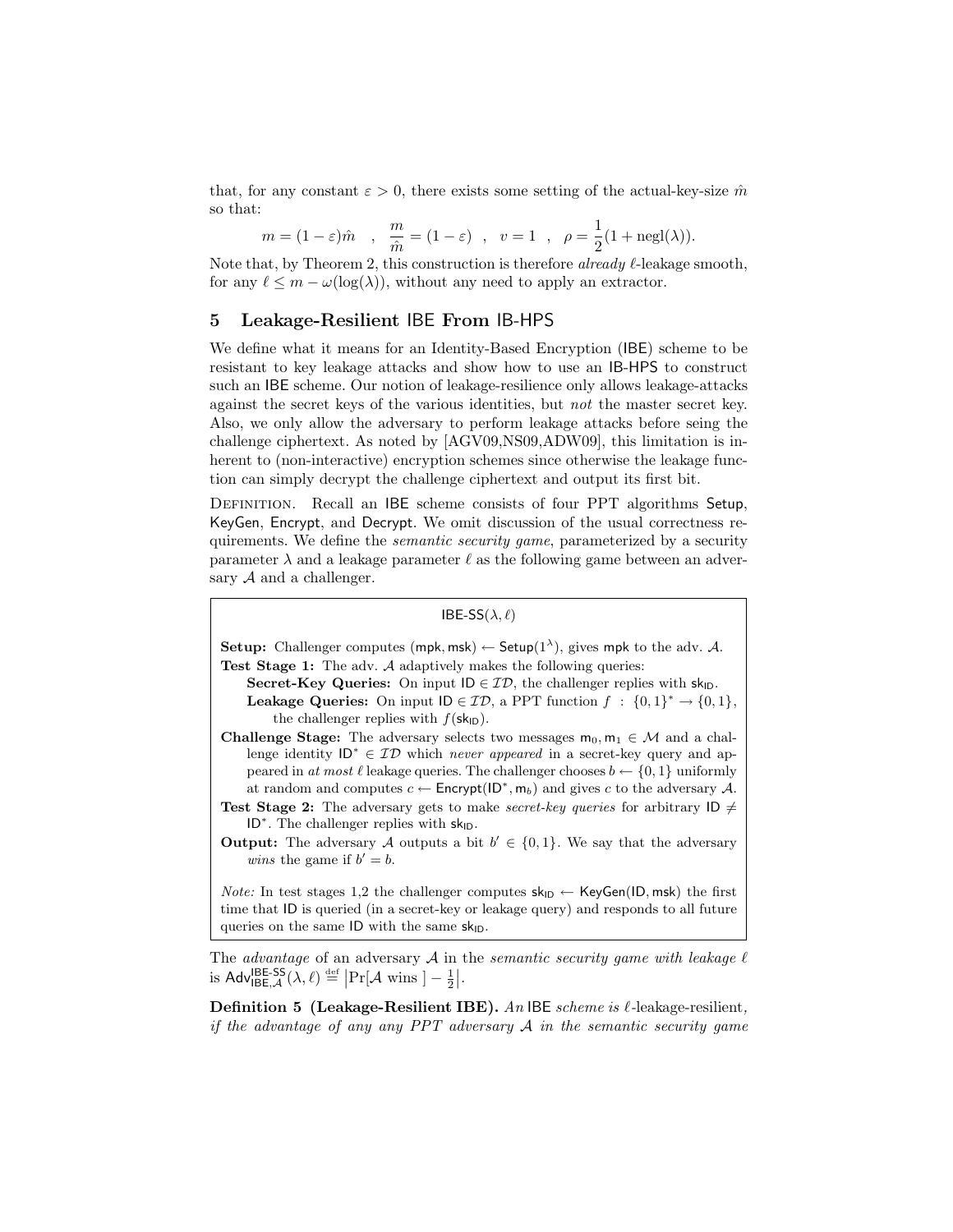with leakage  $\ell$ , is  $\text{Adv}_{\text{IBE},\mathcal{A}}^{\text{IBE-SS}}(\lambda,\ell) = \text{negl}(\lambda)$ . We define the relative leakage of the scheme to be  $\alpha \stackrel{\text{\tiny def}}{=} \ell/\hat{m}$ , where  $\hat{m}$  is the number of bits needed to efficiently store *identity secret keys*  $sk_{ID}$ .

Construction: The construction of a leakage-resilient IBE from a leakagesmooth IB-HPS is almost immediate, by simply using the encapsulated key as a one-time-pad to encrypt a message. In particular, given an IB-HPS where the encapsulated key set K has some group structure  $(K,+)$  (e.g. bit-strings with  $\oplus$ ), we construct an IBE scheme with the same identity set  $\mathcal{ID}$  and message set  $M = K$ . The Setup, KeyGen algorithms are the same for both primitives and Encrypt, Decrypt are defined by:

Encrypt(ID, m): Choose  $(c_1, k) \leftarrow$  Encap(ID) and let  $c_2 = k + m$ . Output  $c = (c_1, c_2)$ . Decrypt(c, sk<sub>ID</sub>): For  $c = (c_1, c_2)$ , compute  $k = \text{Decap}(c_1, \text{sk}_{\text{ID}})$ . Output  $m = c_2 - k$ .

Note that the Encap<sup>\*</sup> algorithm of the IB-HPS is not used in the construction, but will be used to argue security.

**Theorem 4.** Assume that we start with an  $\ell$ -leakage-smooth IB-HPS. Then the above construction yields an  $\ell$ -leakage-resilient IBE.

## 6 Leakage Amplification of IB-HPS

We now show how to construct an  $\ell$ -leakage-smooth IB-HPS, for arbitrarily large values of  $\ell$ , meeting the efficiency requirements of the BRM. This will be the main step towards building PKE (and IBE) schemes in the BRM. We start with a IB-HPS scheme  $\Pi_1 = (\mathsf{Setup},\mathsf{KeyGen}_1,\mathsf{Encap}_1,\mathsf{Encap}_1^\ast,\mathsf{Decap}_1)$  and compile it into a new IB-HPS scheme  $\Pi_2$  = (Setup, KeyGen<sub>2</sub>, Encap<sub>2</sub>, Encap<sub>2</sub><sup>\*</sup>, Decap<sub>2</sub><sup>\*</sup>), where the identity secret keys can be made arbitrarily large, so as to achieve  $\ell$ -leakage-smoothness for a large  $\ell$ . We will assume there is a one-to-one function  $H$ :  $\mathcal{ID}_2 \times [n] \to \mathcal{ID}_1$  where  $\mathcal{ID}_1, \mathcal{ID}_2$  are the identity sets of  $\Pi_1, \Pi_2$  respectively. In the constructed scheme, the identity secret key of each  $ID \in \mathcal{ID}_2$  consists of n components  $sk_{ID} = (sk_{ID}[1], \ldots, sk_{ID}[n])$ , where each component  $sk_{ID}[i]$ is an independently sampled identity secret key for an identity  $H(\mathsf{ID}, i) \in \mathcal{ID}_1$ of the original scheme. Here,  $n$  will be a key-size parameter, which gives us flexibility in the size of the identity secret key in the constructed scheme, and will depend on the desired leakage-parameter  $\ell$ . The encapsulation procedure Encap<sub>2</sub>(ID) will target only a small subset of *t*-out-of-n of the identities  $H(\mathsf{ID}, i)$ , and decapsulation Decap<sub>2</sub> will only need to read the values  $sk_{D}[i]$  associated with these t identities. Here t will be a *locality-parameter* which can be much smaller than (and independent of)  $n$ . A formal description of the construction appears in Figure 1. It is described abstractly in terms of arbitrary parameters  $n, t, v$ . In the theorem that follows, we show how to instantiate these appropriately based on the setting of  $\ell, \lambda$ .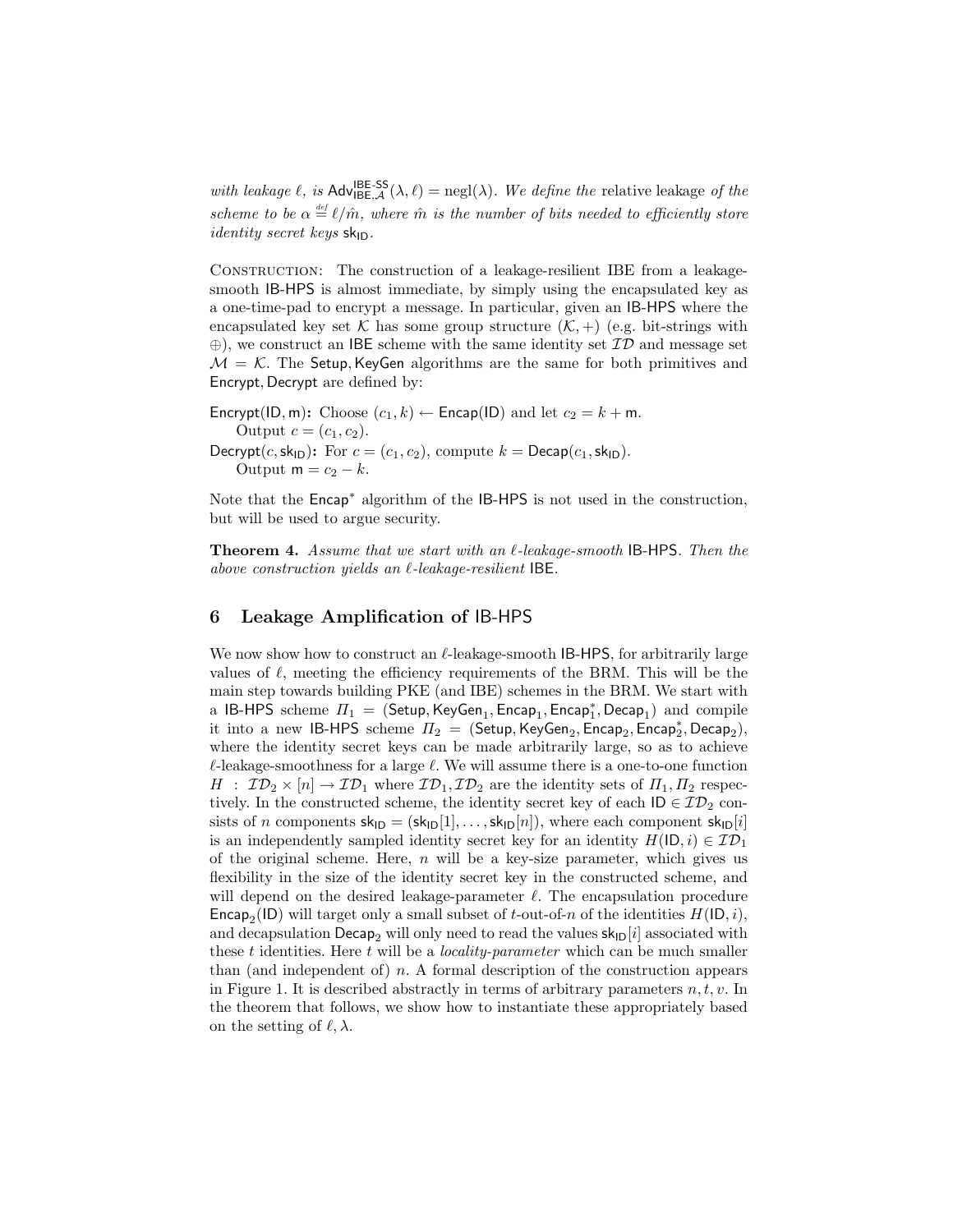Let  $\Pi_1 = (\mathsf{Setup},\mathsf{KeyGen}_1,\mathsf{Encap}_1,\mathsf{Encap}_1^*,\mathsf{Decap}_1)$  be a IB-HPS with encapsulatedkey-set  $\mathcal K$  and identity-set  $\mathcal I \mathcal D_1$ . Let  $n, t, v \in \mathbb{Z}^+$ . We call n a key-size parameter, t a locality parameter and v a output-size parameter. Let  $H : \mathcal{ID}_2 \times [n] \to \mathcal{ID}_1$  be a one-to-one function for some set  $\mathcal{ID}_2$ . Let  $\mathcal G$  be a  $\frac{1}{2^v}$ -universal hash function family of functions  $g: \mathcal{K}^t \to \{0,1\}^v$ . Define  $\Pi_2=(\mathsf{Setup},\mathsf{KeyGen}_2,\mathsf{Encap}_2,\mathsf{Encap}_2^*,\mathsf{Decap}_2)$  as follows: Setup(1<sup> $\lambda$ </sup>): The setup procedure is the same as that of  $\Pi_1$ . KeyGen<sub>2</sub>(ID, msk): For  $i \in [n]$ , sample  $\mathsf{sk}_{\mathsf{ID}}[i] \leftarrow \mathsf{KeyGen}_1(H(\mathsf{ID}, i), \mathsf{msk})$ . Output  $sk_{ID} = (sk_{ID}[1], \ldots, sk_{ID}[n]).$ **Encap<sub>2</sub>**(ID): Choose t random indices  $\overline{r} = (r_1, \ldots, r_t) \leftarrow [n]^t$ . Choose  $g \leftarrow \mathcal{G}$ . For  $i \in \{1, \ldots, t\}$ , compute:  $(c_i, k_i) \leftarrow \mathsf{Encap}_1(H(\mathsf{ID}, r_i))$ . Let  $\overline{c} = (c_1, \ldots, c_t)$ . Output:  $C = (\overline{r}, \overline{c}, g), k = g(k_1, \ldots, k_t).$ Encap<sup>\*</sup><sub>2</sub>(ID): Choose t random indices  $\overline{r} = (r_1, \ldots, r_t) \leftarrow [n]^t$ . Choose  $g \leftarrow \mathcal{G}$ . For  $i \in \{1, ..., t\}$ , compute:  $c_i \leftarrow \text{Encap}_1^*(H(\mathsf{ID}, r_i))$ . Let  $\overline{c} = (c_1, ..., c_t)$ . Output:  $C = (\overline{r}, \overline{c}, g)$ . Decap<sub>2</sub>(*C*, sk<sub>ID</sub>): Parse  $C = (\bar{r}, \bar{c}, g)$ . Compute  $k_i = \textsf{Decap}_1(c_i, \textsf{sk}_{\textsf{ID}}[r_i])$  for  $i \in$  $\{1, \ldots, t\}$ . Output  $k = g(k_1, \ldots, k_t)$ .  $^a$  A collision-resistant hash function (CRHF) would suffice here as well.

Fig. 1. Leakage-Amplification of an IB-HPS: Construction of  $\Pi_2$  from  $\Pi_1$ .

For the analysis of the construction, we need to define a new parameter called the *effective key size*  $m'$ . This is the minimal value such that, for any fixed mpk, msk, ID, the number of values that  $sk_{ID} \leftarrow KeyGen(ID)$  can take on is bounded by  $2^{m'}$ . If the actual key size is  $\hat{m}$  and the key entropy is m, then  $m \geq m' \geq m$ . Note that in all of our constructions,  $m/m'$  is a constant (even when  $m/\hat{m}$  is not, as is the case for our QR-based construction).

**Theorem 5.** Assume  $\Pi_1$  is an  $(m, \rho)$ -universal IB-HPS with effective key size m', where  $\rho < 1$  and  $m/m' > 0$  are constants. Then, for any constant  $\varepsilon >$ 0 and any polynomial  $v(\lambda)$ , there exists some  $t = O(v + \lambda)$  so that, for any polynomial  $n(\lambda)$ , the above construction of  $\Pi_2$  with parameters  $(n, t, v)$  is an  $\ell$ leakage-smooth IB-HPS where  $\ell(\lambda) = (1 - \varepsilon)nm - v - \lambda$ . The encapsulated-key-set of  $\Pi_2$  is  $K = \{0, 1\}^v$ .

The full proof of the above theorem appears in  $[ADN<sup>+</sup>09]$ . We give some intuition here. It is easy to see that  $\Pi_2$  satisfies correctness. Also, the valid/invalid ciphertext indistinguishability property of  $\Pi_2$  follows by a simple hybrid argument. Therefore, we only need to show  $\ell$ -leakage smoothness, for the  $\ell$  given by the theorem statement. For a fixed mpk, msk, ID in  $\Pi_2$ , the entropy of the random variable SK<sub>ID</sub> ∼ KeyGen<sub>2</sub>(ID, msk), is amplified to  ${\rm\bf H}_\infty$ (SK<sub>ID</sub>)  $\geq nm,$  since it consists of n independently sampled secret keys of  $\Pi_1$ . If we could show that the scheme is also  $\rho'$ -universal, for some small  $\rho' \leq (\frac{1}{2^v} + negl(\lambda))$ , then we could rely on Theorem 1 to show leakage-smoothness. Unfortunately, this is not the case. The problem is that, if two values  $sk_{\text{ID}} \neq sk'_{\text{ID}}$  in the constructed scheme differ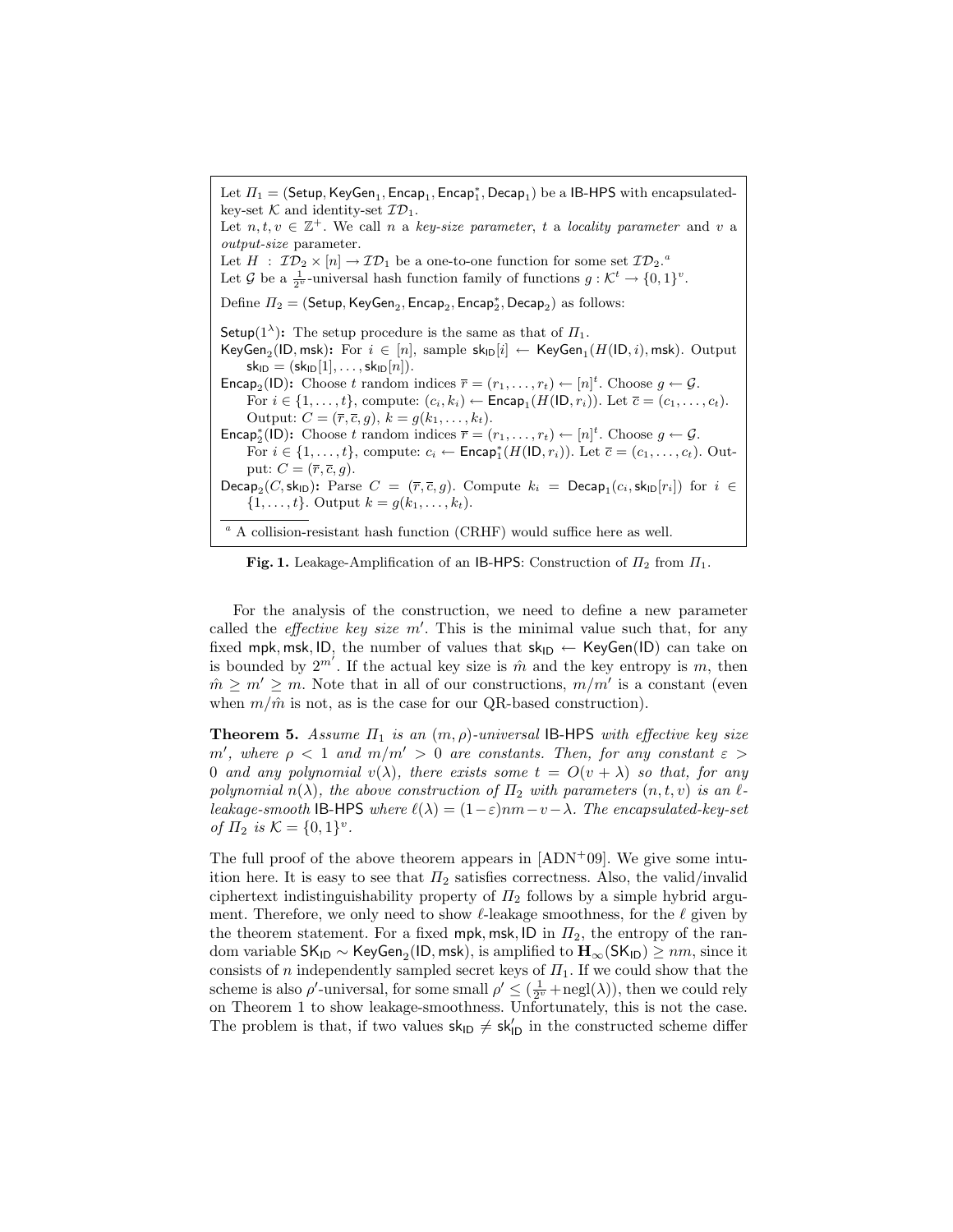in only one position j, then  $\mathsf{Decap}_2(C,\mathsf{sk}_{\mathsf{ID}}) = \mathsf{Decap}(C,\mathsf{sk}_{\mathsf{ID}}')$  as long as the ciphertext  $C$  does not "select"  $j$ , which happens with large probability. Therefore, to analyze the leakage smoothness of the construction, we define a new notion called approximately universal hashing, where we only insist that values which are far from each other in Hamming distance (over some alphabet) are unlikely to collide. We then show a variant of the leftover-hash lemma, called the approximate leftover-hash lemma holds for approximate hashing. Lastly, we show that the decapsulation procedure  $\mathsf{Decap}_2(C, \mathsf{sk}_{\mathsf{ID}})$  of the amplified scheme  $\Pi_2$  is approximately universal, for appropriate parameters, when  $C \leftarrow$  Encap<sup>\*</sup>(ID).<sup>7</sup> Combining these results, we get the parameters of the theorem.

# 7 Public-Key Encryption and IBE in the BRM

A public-key encryption (PKE) scheme in the BRM consists of the algorithms (KeyGen, Encrypt, Decrypt), which are all parameterized by a security parameter  $\lambda$  and a leakage parameter  $\ell$ . The syntax and the correctness property of an encryption scheme follow the standard notion of public-key encryption. We define the following *semantic-security game with leakage*  $\ell$  between an adversary  $\mathcal A$  and a challenger.

Sem $S(\lambda, \ell)$ 

**Key Generation:** The challenger computes  $(\mathsf{pk}, \mathsf{sk}) \leftarrow \mathsf{KeyGen}(1^{\lambda}, 1^{\ell})$  and gives pk to the adversary  $A$ .

**Leakage:** The adversary A selects a PPT function  $f : \{0,1\}^* \to \{0,1\}^{\ell}$  and gets  $f(\mathsf{sk})$  from the challenger.

**Challenge:** The adversary A selects two messages  $m_0$ ,  $m_1$ . The challenger chooses  $b \leftarrow \{0, 1\}$  uniformly at random and gives  $c \leftarrow$  **Encrypt** $(m_b, \text{pk})$  to the adversary A.

**Output:** The adversary A outputs a bit  $b' \in \{0, 1\}$ . We say that A wins the game if  $b'=b$ .

For any adversary  $A$ , the *advantage* of  $A$  in the above game is defined as Adv ${}_{\text{PKE},\mathcal{A}}^{\text{SemS}}(\lambda,\ell) \stackrel{\text{def}}{=} |\Pr[\mathcal{A} \text{ wins } ] - \frac{1}{2}|.$ 

Definition 6 (Leakage-Resilient PKE). A public-key encryption scheme PKE is leakage-resilient, if for any polynomial  $\ell(\lambda)$  and any PPT adversary A, we have  $\mathsf{Adv}_{\mathsf{PKE},\mathcal{A}}^{\mathsf{SemS}}(\lambda,\ell(\lambda)) = \mathsf{negl}(\lambda).$ 

Definition 7 (PKE in the BRM). We say that a leakage-resilient PKE scheme is a PKE in the BRM, if the public-key size, ciphertext size, encryptiontime and decryption-time (and the number of secret-key bits read by decryption) are independent of the leakage-bound  $\ell$ . More formally, there exist polynomials pksize, ctsize, encT, decT, such that, for any polynomial  $\ell$  and any (pk, sk)  $\leftarrow$ KeyGen $(1^{\lambda}, 1^{\ell(\lambda)})$ , m  $\in \mathcal{M}$ ,  $c \leftarrow$  Encrypt(m, pk), the scheme satisfies:

<sup>&</sup>lt;sup>7</sup> For approximate universality, we think of the "big key"  $\mathsf{sk}_{\mathsf{D}}$  as consisting of n alphabet symbols, with one symbol for each component key  $\mathsf{sk}_{\mathsf{ID}}[i]$ .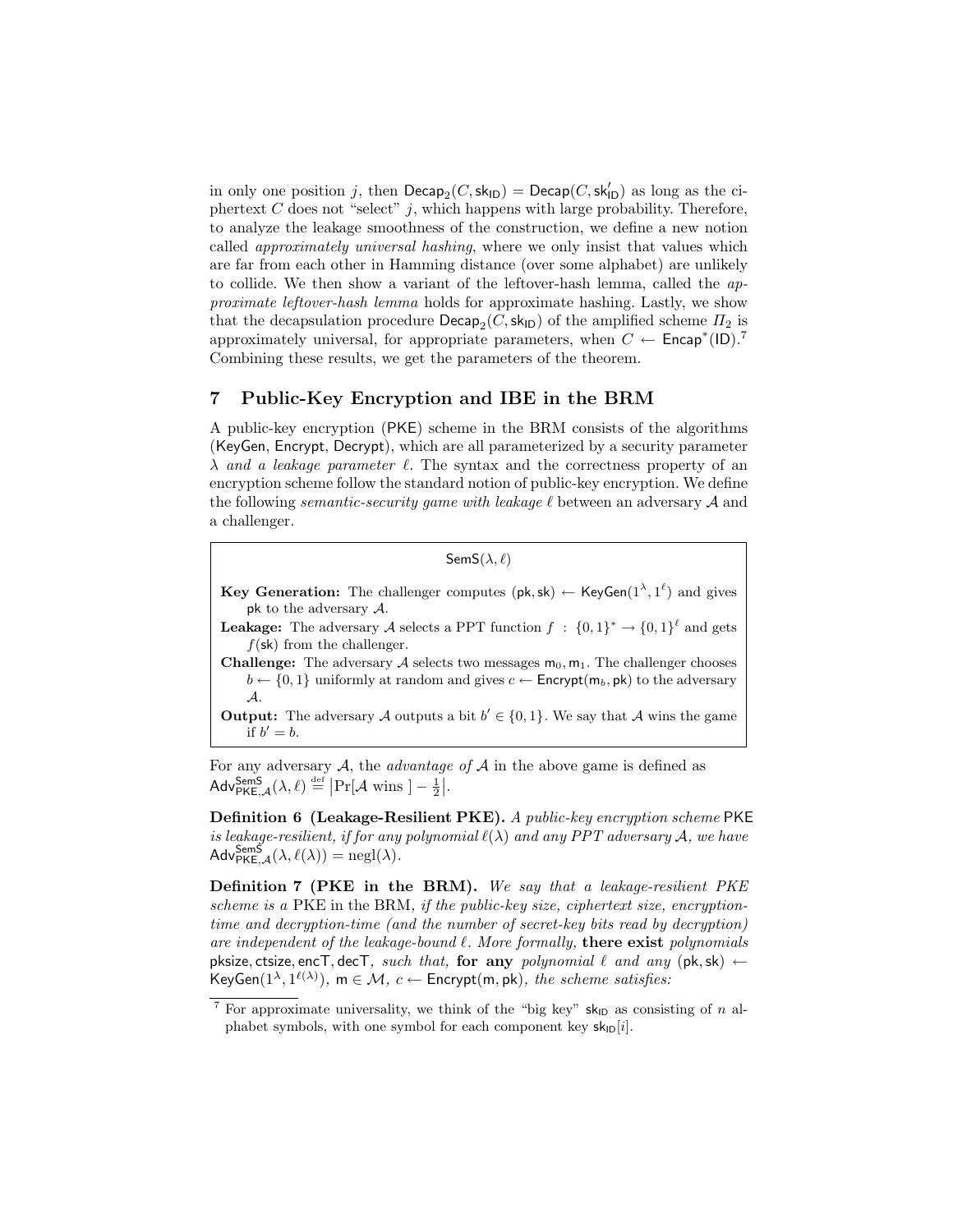- 1. Public-key size is  $|\mathsf{pk}| \leq O(\mathsf{pksize}(\lambda))$ , ciphertext size is  $|c| \leq O(\mathsf{ctsize}(\lambda, |\mathsf{m}|)).$
- 2. Run-time of  $\mathsf{Encrypt}(m, pk)$  is  $\leq O(\mathsf{encT}(\lambda, |m|)).$
- 3. Run-time of Decrypt(c, sk), and the number of bits of sk accessed, is  $\leq$  $O(\mathsf{dec}T(\lambda, |m|)).$

The relative-leakage of the scheme is  $\alpha \stackrel{\text{\tiny def}}{=} \ell/|\mathsf{sk}|$ .

We can generalize the above definition to IBE schemes. A leakage-resilient IBE is an IBE in the BRM if the master-public-key size, master-secret-key size, ciphertext size and encryption/decryption times are bounded by polynomials independent of  $\ell$ .

**Theorem 6 (PKE and IBE in BRM).** Assume that we have an  $(m, \rho)$ universal IB-HPS satisfying the conditions of Theorem 5 and having actual key size m̂. Then, for any constant  $\varepsilon > 0$  and any polynomial v, we get PKE (resp. IBE) schemes in the BRM with message space  $\mathcal{M} = \{0,1\}^v$  and:

- 1. Public-key size (resp. master public/secret key size) is the same as that of the underlying IB-HPS.
- 2. The locality-parameter is  $t = O(v + \lambda)$ . The # of secret-key bits accessed  $during$  decryption is  $t\hat{m}$ .
- 3. Ciphertext-size/encryption-time/decryption-time differ by a factor of t from those of the underlying IB-HPS.
- 4. Relative leakage is  $\alpha \geq \frac{m}{\hat{m}}(1-\varepsilon)$ , for sufficiently large values of the leakageparameter  $\ell$ . In particular, for large enough  $\ell$ , the secret-key size (resp. *identity-secret-key size)* is  $\leq \frac{\hat{m}}{m}(1+\varepsilon)\ell$ .

Proof. Follows directly from leakage-amplification (Theorem 5). For any leakageparameter  $\ell$ , the key-size parameter n in the construction of  $\Pi_2$  in Figure 1 is made just large enough so that  $\ell \leq (1-\varepsilon)nm-v-\lambda$ . Therefore,  $\Pi_2$  is  $\ell$ -leakage smooth. By Theorem 4, this yields an  $\ell$ -leakage resilient IBE. The efficiency parameters are obvious from the construction, so it is easy to see that we get an IBE in the BRM. By ignoring all identities except for a single one, we naturally get a PKE in the BRM. The relative leakage is  $\alpha = \frac{\ell}{m} \approx \frac{m}{\hat{m}}(1-\varepsilon)$ , for  $\ell$  large enough in relation to  $v, \lambda$ .

# 8 Extensions

In the full version  $[ADN^+09]$  of this work, we show several extensions to the results from the previous section. We describe them briefly here.

CCA SECURITY. We show that the main ideas underlying our approach can be extended to deal with chosen-ciphertext attacks. We present constructions of encryption schemes that are resilient to leakage even under chosen-ciphertext attacks. That is, these schemes are semantically secure even against an adversary that is allowed to submit both leakage queries and decryption queries. We first consider identity-based encryption, and show that the CCA-secure variant of Gentry's scheme [Gen06] can be generalized to deal with leakage. We then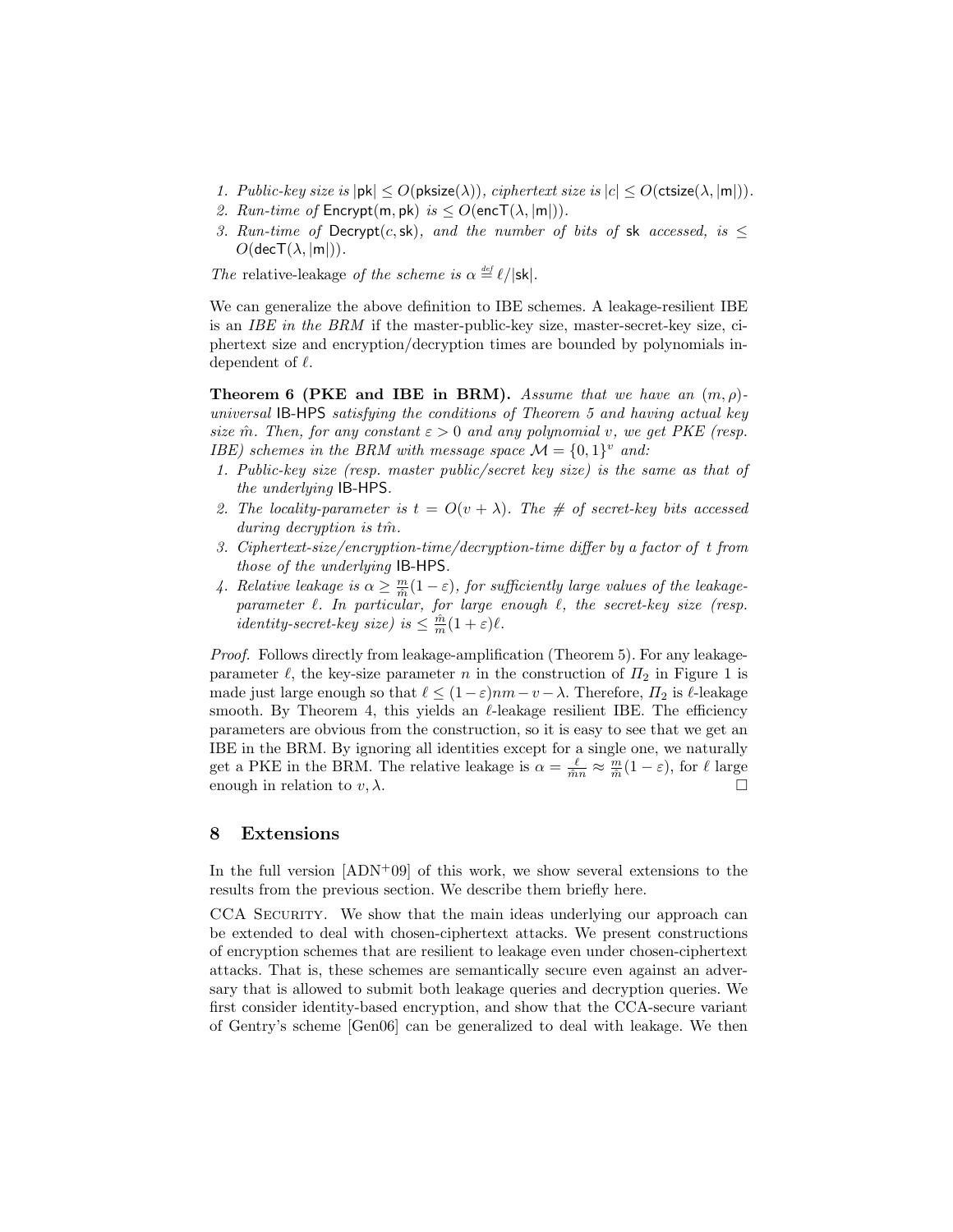consider public-key encryption in the BRM, and observe that the generic transformation from chosen-plaintext security to chosen-ciphertext security, using the Naor-Yung paradigm [NY90], also applies in the BRM.

Shorter Ciphertexts via Anonymous Encapsulation. We notice that two of our IB-HPS constructions, based on lattices and quadratic residuosity, have additional structure, which allows for a more efficient version of our leakageamplification construction. In the construction shown in Figure 1, the ciphertext C of the constructed scheme  $\Pi_2$  contains t ciphertexts  $c_1, \ldots, c_t$  of the underlying scheme  $\Pi_1$ , where  $t = O(\lambda + v)$ . We show how to reduce this to a single ciphertext if we start with an IB-HPS construction  $\Pi_1$  that has an additional property, which we call anonymous encapsulation. Such a scheme has two additional procedures:

- $-(c, s) \leftarrow$  EncapC(), which samples a ciphertext c together with a trapdoor s without knowing the target ID.
- $-k =$  EcnapK(c, s, ID), which (deterministically) computes k for any ID, given c and a trapdoor s.

Note that the procedures EncapC, EcnapK (like Encap) are implicitly parameterized by the master public key mpk.

**Definition 8 (Anonymous Encapsulation).** An IB-HPS has anonymous encapsulation if there exist efficient procedures EncapC, EcnapK as above, such that, for any fixed mpk, msk, ID, sampling  $(c, k) \leftarrow$  Encap(ID) is equivalent to sampling  $(c, s) \leftarrow$  EncapC() and computing  $k =$  EcnapK $(c, s, \text{ID})$ .

For the lattice and quadratic-residuosity based constructions, the procedures EncapC, EcnapK are already implicitly defined by Encap, which first samples  $c$ anonymously (independently of  $\mathsf{ID}$ ) and then computes k for a given  $\mathsf{ID}$  using the randomness  $s$  that was used to generate  $c$ .

There are several advantages to IB-HPS schemes that have the anonymousencapsulation property. Firstly, it's easy to see that the IBE constructed from such schemes has *anonymity*, in that the ciphertext does not reveal the target identity. Perhaps more importantly, anonymous encapsulation can be used to get an improved leakage-amplification scheme with shorter ciphertexts.<sup>8</sup> In particular, we modify the procedure  $\mathsf{Encap}_2(\mathsf{ID})$  of the constructed  $\Pi_2$  scheme, so that it samples a *single* ciphertext/trapdoor pair  $(c, s) \leftarrow$  **EncapC**<sub>1</sub>() of the underlying scheme  $\Pi_1$ , and computes  $k_i = \textsf{EcapK}_1(c, s, H(\textsf{ID}, r_i))$  for each of of the t random indices  $r_i \in [n]$ . The ciphertexts of the constructed scheme therefore consist of  $C = (\overline{r}, c, g)$ , and contain only a single ciphertext c of the underlying scheme. To reduce the ciphertext size still further, we can employ the following optimizations:

1. Instead of sampling the indices  $\bar{r} \leftarrow [n]^t$  uniformly at random, and communicating this choice in the ciphertext, we use use a hitting sampler to

<sup>8</sup> A similar technique is implicitly used to get shorter ciphertexts relative to the message length in the IBE constructions of [BGH07,GPV08].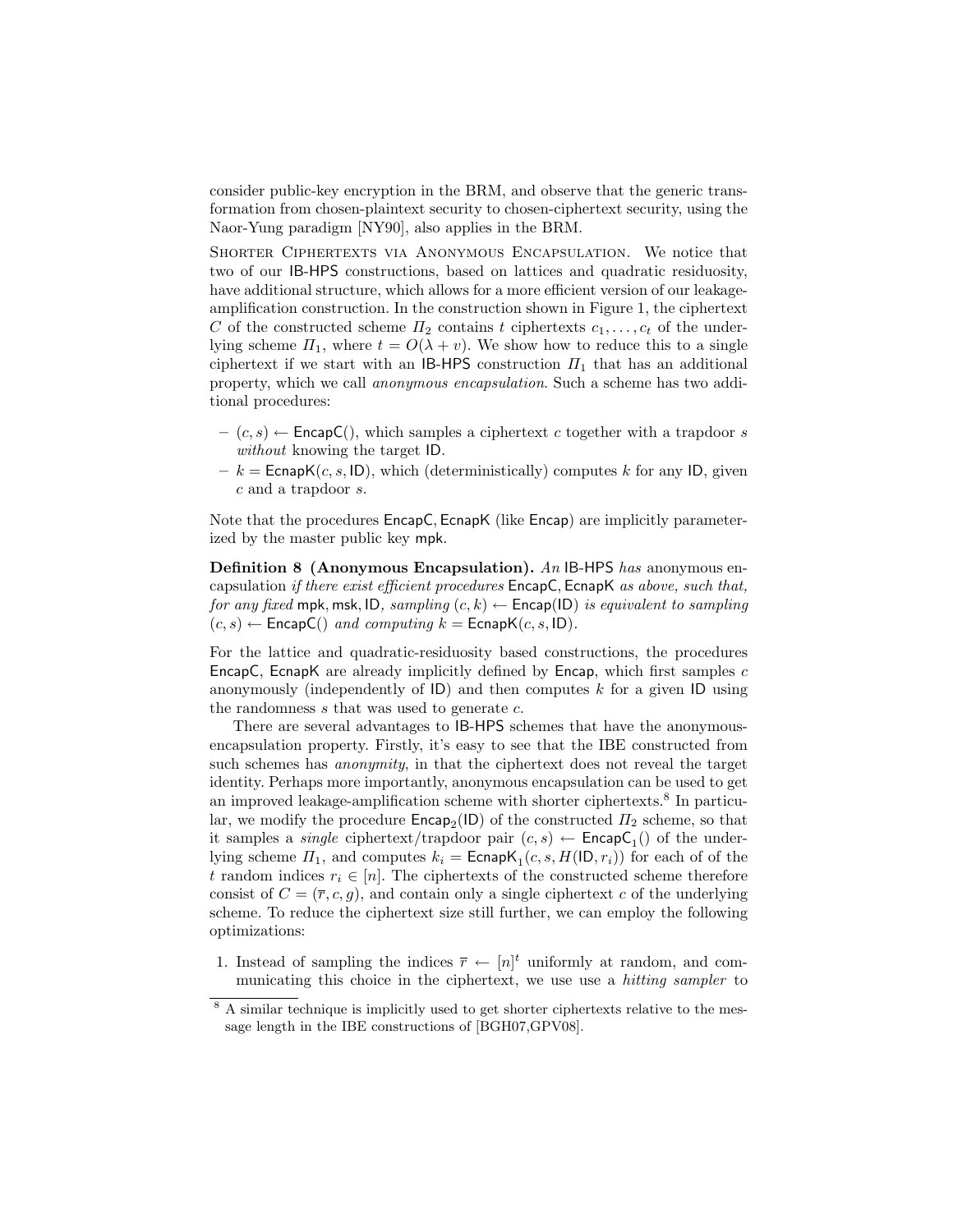sample  $\bar{r} \in [n]^t$  efficiently. This choice can then be communicated using a seed of description size  $log(n) + O(\lambda + v)$ , rather than the previous size  $t \log(n) = O((\lambda + v) \log(n))$  needed to communicate  $\bar{r}$  explicitly.

2. Use a  $\gamma$ -universal, instead of fully universal, hash function g, where  $\gamma$  =  $\frac{1}{2^{\nu}}(1 + \text{negl}(\lambda))$ . As observed in [SZ99], such hash functions can have description sizes  $O(v + \lambda)$ , only proportional to the output size, and not the somewhat larger input size.

We show that leakage-amplification still holds for the modified constructions, by showing that  $\mathsf{Decap}_2(C, \cdot)$  is an approximately-universal hash function with appropriate parameters, when  $C \leftarrow$  Encap<sup>\*</sup>(ID). Unfortunately, the setting of the parameters requires that  $\rho \leq \frac{1}{2^{\nu}}$  in the original scheme, which is only the case for our QR-based scheme but not the lattice-based scheme.

## 9 Comparison of PKE (and IBE) in BRM Constructions

In Table 1, we compare the efficiency and relative-leakage of our various IBE and PKE in BRM constructions. We assume that the plaintext size is  $v = O(\lambda)$ .<sup>9</sup> In all of the schemes, the leakage-parameter  $\ell$  can be arbitrarily large and the relative leakage column indicates the ratio of leakage to secret-key size. The public-key size of all schemes is the same as the master-public-key size of the corresponding IB-HPS and the encryption/decryption times (and the number of bits accessed) differ by a multiplicative factor of  $t = O(\lambda)$  from those of the underlying IB-HPS. The "CT expansion" column indicates the ratio of the ciphertext size in the BRM to that of the underlying IB-HPS. The "CT size in BRM" column measures the size of the ciphertext in the BRM on an absolute scale.<sup>10</sup> The value  $\varepsilon > 0$  can be an arbitrary constant.

|  | <b>Scheme</b>                    | Assumption                                | Relative<br>Leakage                    | CT Size<br>in BRM | CT Expansion |
|--|----------------------------------|-------------------------------------------|----------------------------------------|-------------------|--------------|
|  | Bilinear-Groups<br>[Gen06]       | <b>TABDHE</b>                             | $\left(\frac{1}{2}-\varepsilon\right)$ | $O(\lambda^2)$    | $O(\lambda)$ |
|  | Quadratic Residuosity<br>[BGH07] | $OR^{\dagger}$                            | $\overline{O(\lambda)}$                | $O(\lambda)$      | O(1)         |
|  | Lattices<br>[GPV08]              | $\vert\vert$ LWE/GapSVP $^{\dagger}\vert$ | $(1-\varepsilon)$                      | $O(\lambda^4)$    | $O(\lambda)$ |

† = Random Oracle Model/Interactive Assumption

Table 1. Comparison of Our PKE in BRM Constructions

<sup>&</sup>lt;sup>9</sup> To encrypt larger messages, it is sufficient to encrypt a short  $O(\lambda)$  sized key for a symmetric-key encryption scheme.

 $10$  Note that, to make a fair comparison, we assume that RSA moduli and bilineargroup elements have description sizes  $O(\lambda)$ . For our LWE based construction, the modulus  $q$  needs to be (slightly) super-polynomial, and we are pessimistic by just bounding its description size by  $O(\lambda)$ .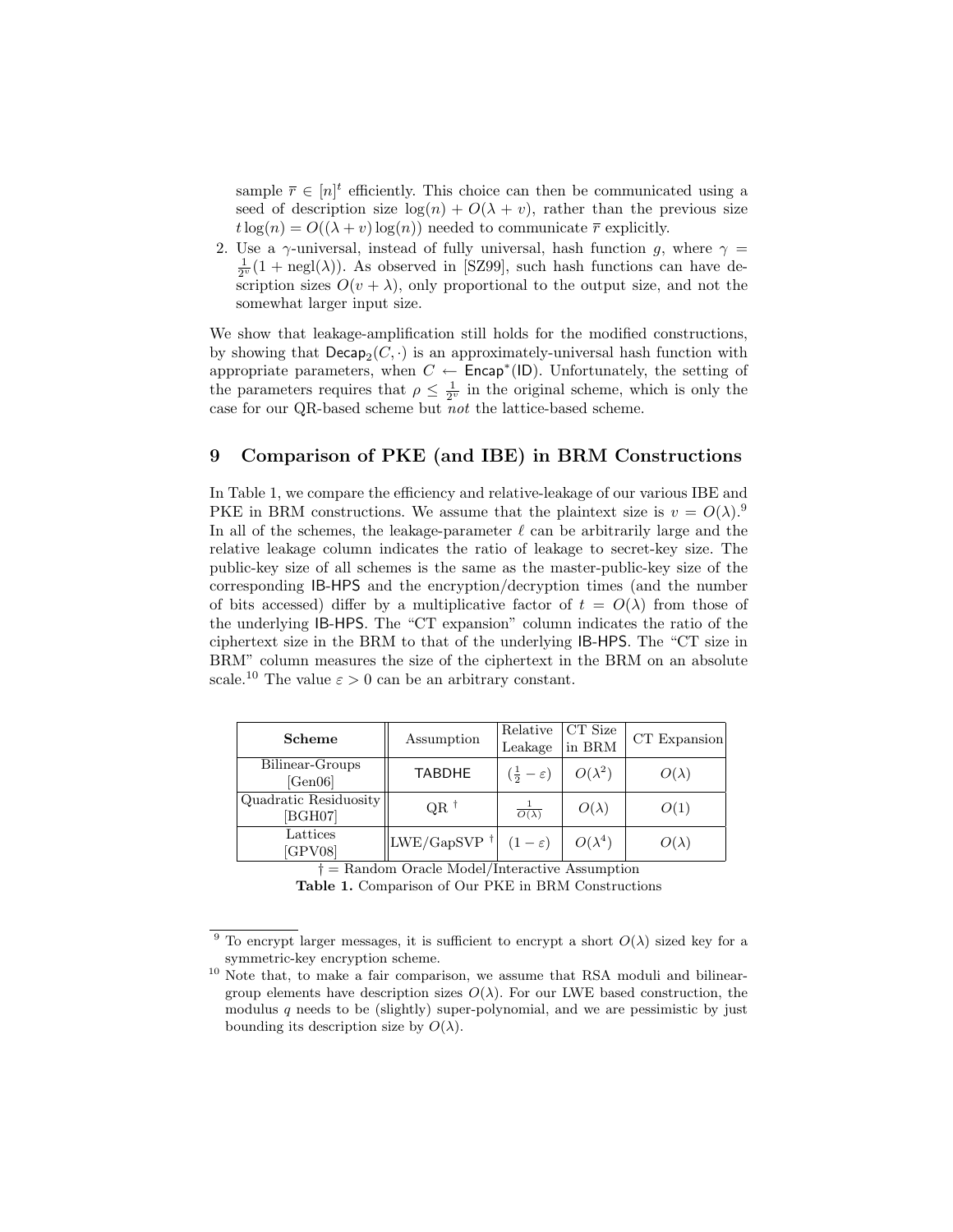## 10 Acknowledgements

We would like to thank Vinod Vaikuntanathan for many enlightening discussions, and especially for his invaluable help in answering our technical questions about his recent lattice-related results. We would also like to thank Craig Gentry for his helpful discussion and for pointing us to the IBE scheme of [BGH07].

## References

- $[ADN<sup>+</sup>09]$  Joël Alwen, Yevgeniy Dodis, Moni Naor, Gil Segev, Shabsi Walfish, and Daniel Wichs. Public-key encryption in the bounded-retrieval model. Cryptology ePrint Archive, Report 2009/512, 2009. http://eprint.iacr.org/.
- [ADW09] Joël Alwen, Yevgeniy Dodis, and Daniel Wichs. Leakage-resilient public-key cryptography in the bounded-retrieval model. In CRYPTO, pages 36–54, 2009.
- [AGV09] A. Akavia, S. Goldwasser, and V. Vaikuntanathan. Simultaneous hardcore bits and cryptography against memory attacks. In Omer Reingold, editor, Theory of Cryptography  $-$  TCC 2009, volume 5444 of Lecture Notes in Computer Science. Springer-Verlag, 2009.
- [BGH07] Dan Boneh, Craig Gentry, and Michael Hamburg. Space-efficient identity based encryption without pairings. In FOCS, pages 647–657, 2007.
- [CDH<sup>+</sup>00] Ran Canetti, Yevgeniy Dodis, Shai Halevi, Eyal Kushilevitz, and Amit Sahai. Exposure-resilient functions and all-or-nothing transforms. In EU-ROCRYPT, pages 453–469, 2000.
- [CLW06] Giovanni Di Crescenzo, Richard J. Lipton, and Shabsi Walfish. Perfectly secure password protocols in the bounded retrieval model. In Halevi and Rabin [HR06], pages 225–244.
- [CS02] Ronald Cramer and Victor Shoup. Universal hash proofs and a paradigm for adaptive chosen ciphertext secure public-key encryption. In Lars R. Knudsen, editor, EUROCRYPT, volume 2332 of Lecture Notes in Computer Science, pages 45–64. Springer, 2002.
- [DGK<sup>+</sup>10] Yevgeniy Dodis, Shafi Goldwasser, Yael Tauman Kalai, Chris Peikert, and Vinod Vaikuntanathan. Public-key encryption schemes with auxiliary inputs. In TCC, pages 361–381, 2010.
- [DKL09] Yevgeniy Dodis, Yael Tauman Kalai, and Shachar Lovett. On cryptography with auxiliary input. In STOC, 2009.
- [DORS08] Yevgeniy Dodis, Rafail Ostrovsky, Leonid Reyzin, and Adam Smith. Fuzzy extractors: How to generate strong keys from biometrics and other noisy data. SIAM J. Comput., 38(1):97–139, 2008.
- [DP08] Stefan Dziembowski and Krzysztof Pietrzak. Leakage-resilient cryptography. In FOCS, pages 293–302. IEEE Computer Society, 2008.
- [DSS01] Yevgeniy Dodis, Amit Sahai, and Adam Smith. On perfect and adaptive security in exposure-resilient cryptography. In EUROCRYPT, pages 301-324, 2001.
- [Dzi06] Stefan Dziembowski. Intrusion-resilience via the bounded-storage model. In Halevi and Rabin [HR06], pages 207–224.
- [FKPR10] Sebastian Faust, Eike Kiltz, Krzysztof Pietrzak, and Guy N. Rothblum. Leakage-resilient signatures. In TCC, pages 343–360, 2010.